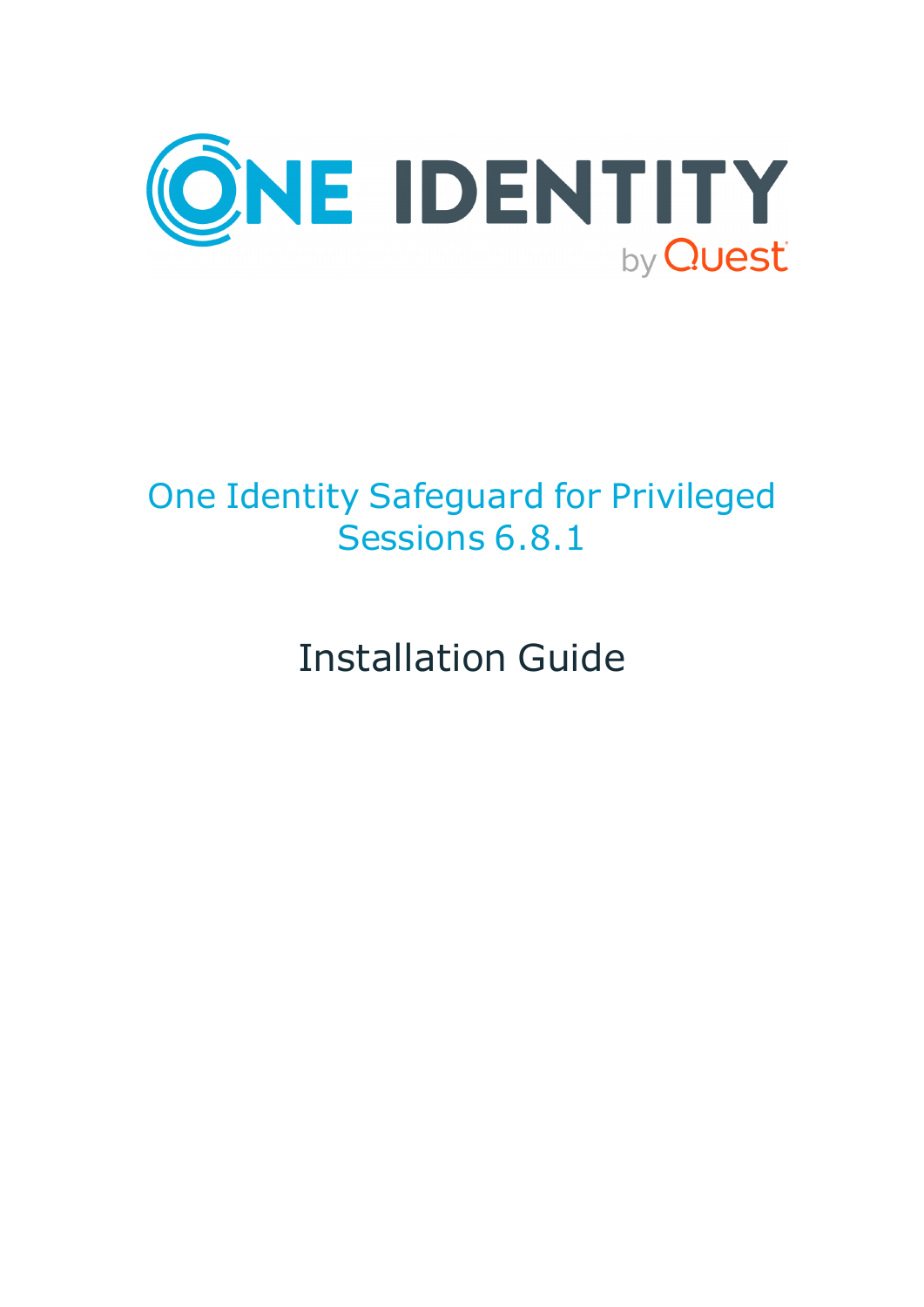### **Copyright 2021 One Identity LLC.**

### **ALL RIGHTS RESERVED.**

This guide contains proprietary information protected by copyright. The software described in this guide is furnished under a software license or nondisclosure agreement. This software may be used or copied only in accordance with the terms of the applicable agreement. No part of this guide may be reproduced or transmitted in any form or by any means, electronic or mechanical, including photocopying and recording for any purpose other than the purchaser's personal use without the written permission of One Identity LLC .

The information in this document is provided in connection with One Identity products. No license, express or implied, by estoppel or otherwise, to any intellectual property right is granted by this document or in connection with the sale of One Identity LLC products. EXCEPT AS SET FORTH IN THE TERMS AND CONDITIONS AS SPECIFIED IN THE LICENSE AGREEMENT FOR THIS PRODUCT, ONE IDENTITY ASSUMES NO LIABILITY WHATSOEVER AND DISCLAIMS ANY EXPRESS, IMPLIED OR STATUTORY WARRANTY RELATING TO ITS PRODUCTS INCLUDING, BUT NOT LIMITED TO, THE IMPLIED WARRANTY OF MERCHANTABILITY, FITNESS FOR A PARTICULAR PURPOSE, OR NON-INFRINGEMENT. IN NO EVENT SHALL ONE IDENTITY BE LIABLE FOR ANY DIRECT, INDIRECT, CONSEQUENTIAL, PUNITIVE, SPECIAL OR INCIDENTAL DAMAGES (INCLUDING, WITHOUT LIMITATION, DAMAGES FOR LOSS OF PROFITS, BUSINESS INTERRUPTION OR LOSS OF INFORMATION) ARISING OUT OF THE USE OR INABILITY TO USE THIS DOCUMENT, EVEN IF ONE IDENTITY HAS BEEN ADVISED OF THE POSSIBILITY OF SUCH DAMAGES. One Identity makes no representations or warranties with respect to the accuracy or completeness of the contents of this document and reserves the right to make changes to specifications and product descriptions at any time without notice. One Identity does not make any commitment to update the information contained in this document.

If you have any questions regarding your potential use of this material, contact:

One Identity LLC. Attn: LEGAL Dept 4 Polaris Way Aliso Viejo, CA 92656

Refer to our Web site ([http://www.OneIdentity.com](http://www.oneidentity.com/)) for regional and international office information.

### **Patents**

One Identity is proud of our advanced technology. Patents and pending patents may apply to this product. For the most current information about applicable patents for this product, please visit our website at [http://www.OneIdentity.com/legal/patents.aspx](http://www.oneidentity.com/legal/patents.aspx).

### **Trademarks**

One Identity and the One Identity logo are trademarks and registered trademarks of One Identity LLC. in the U.S.A. and other countries. For a complete list of One Identity trademarks, please visit our website at [www.OneIdentity.com/legal](http://www.oneidentity.com/legal). All other trademarks are the property of their respective owners.

### **Legend**

**WARNING: A WARNING icon highlights a potential risk of bodily injury or property damage, for which industry-standard safety precautions are advised. This icon is often associated with electrical hazards related to hardware.**

**CAUTION: A CAUTION icon indicates potential damage to hardware or loss of data if** A **instructions are not followed.**

SPS Installation Guide Updated - 15 January 2021, 06:17 Version - 6.8.1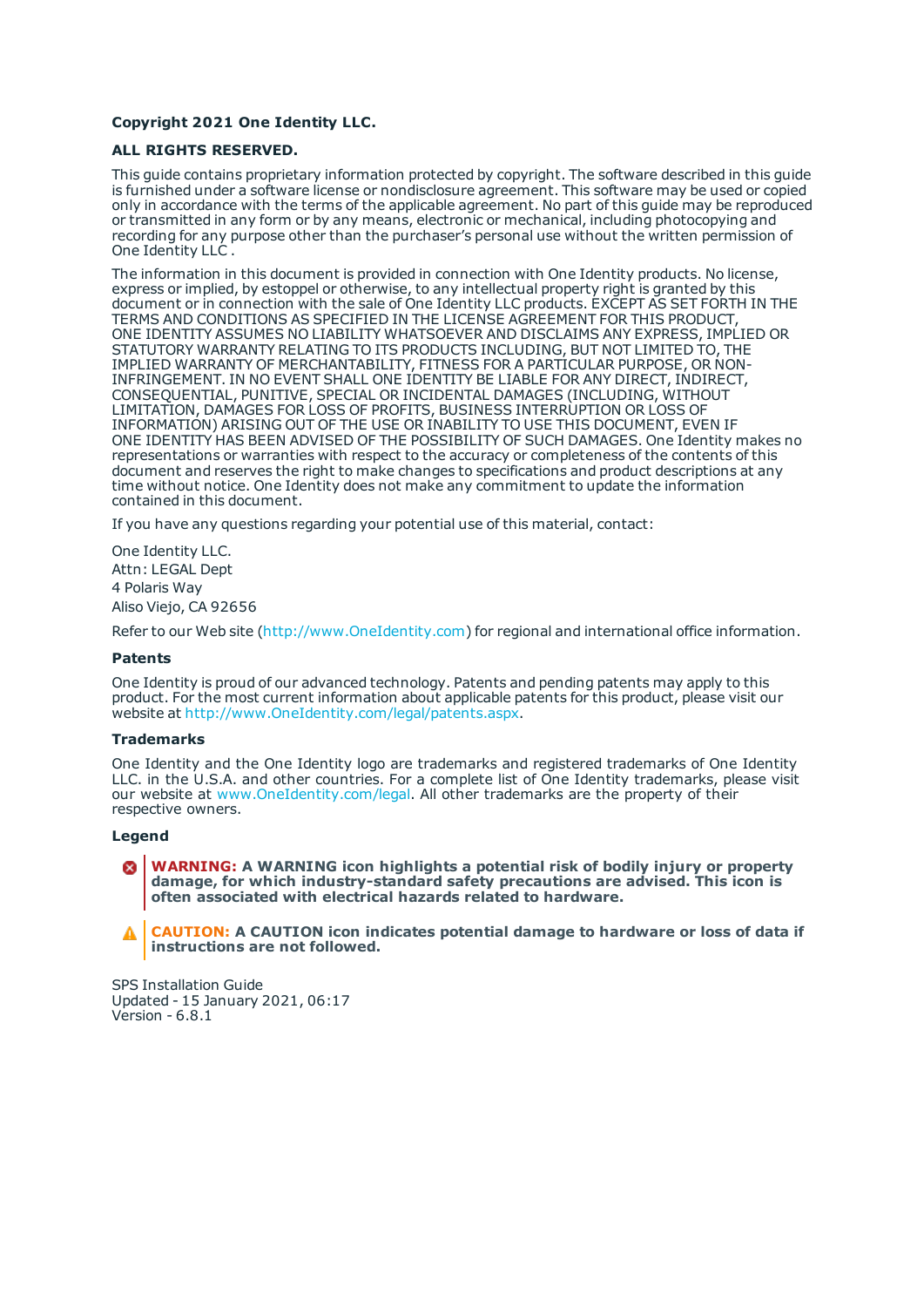## **Contents**

| One Identity Safeguard for Privileged Sessions Hardware Installation                                                                                                                                                                                                                                                                                                                                                                                                                                                                                          |  |
|---------------------------------------------------------------------------------------------------------------------------------------------------------------------------------------------------------------------------------------------------------------------------------------------------------------------------------------------------------------------------------------------------------------------------------------------------------------------------------------------------------------------------------------------------------------|--|
|                                                                                                                                                                                                                                                                                                                                                                                                                                                                                                                                                               |  |
|                                                                                                                                                                                                                                                                                                                                                                                                                                                                                                                                                               |  |
|                                                                                                                                                                                                                                                                                                                                                                                                                                                                                                                                                               |  |
|                                                                                                                                                                                                                                                                                                                                                                                                                                                                                                                                                               |  |
|                                                                                                                                                                                                                                                                                                                                                                                                                                                                                                                                                               |  |
|                                                                                                                                                                                                                                                                                                                                                                                                                                                                                                                                                               |  |
|                                                                                                                                                                                                                                                                                                                                                                                                                                                                                                                                                               |  |
| Guide<br>One Identity Safeguard for Privileged Sessions (SPS) Appliance 3000 16<br>One Identity Safeguard for Privileged Sessions (SPS) Appliance 3500 17<br>One Identity Safeguard for Privileged Sessions Software Installation Guide19<br>One Identity Safeguard for Privileged Sessions VMware Installation Guide 22<br>One Identity Safeguard for Privileged Sessions Hyper-V Installation Guide 25<br>Installing One Identity Safeguard for Privileged Sessions as a Kernel-<br>Deploying One Identity Safeguard for Privileged Sessions from the Azure |  |
|                                                                                                                                                                                                                                                                                                                                                                                                                                                                                                                                                               |  |
|                                                                                                                                                                                                                                                                                                                                                                                                                                                                                                                                                               |  |
|                                                                                                                                                                                                                                                                                                                                                                                                                                                                                                                                                               |  |
|                                                                                                                                                                                                                                                                                                                                                                                                                                                                                                                                                               |  |
|                                                                                                                                                                                                                                                                                                                                                                                                                                                                                                                                                               |  |
|                                                                                                                                                                                                                                                                                                                                                                                                                                                                                                                                                               |  |
|                                                                                                                                                                                                                                                                                                                                                                                                                                                                                                                                                               |  |
|                                                                                                                                                                                                                                                                                                                                                                                                                                                                                                                                                               |  |
|                                                                                                                                                                                                                                                                                                                                                                                                                                                                                                                                                               |  |
|                                                                                                                                                                                                                                                                                                                                                                                                                                                                                                                                                               |  |
|                                                                                                                                                                                                                                                                                                                                                                                                                                                                                                                                                               |  |
|                                                                                                                                                                                                                                                                                                                                                                                                                                                                                                                                                               |  |
|                                                                                                                                                                                                                                                                                                                                                                                                                                                                                                                                                               |  |
|                                                                                                                                                                                                                                                                                                                                                                                                                                                                                                                                                               |  |

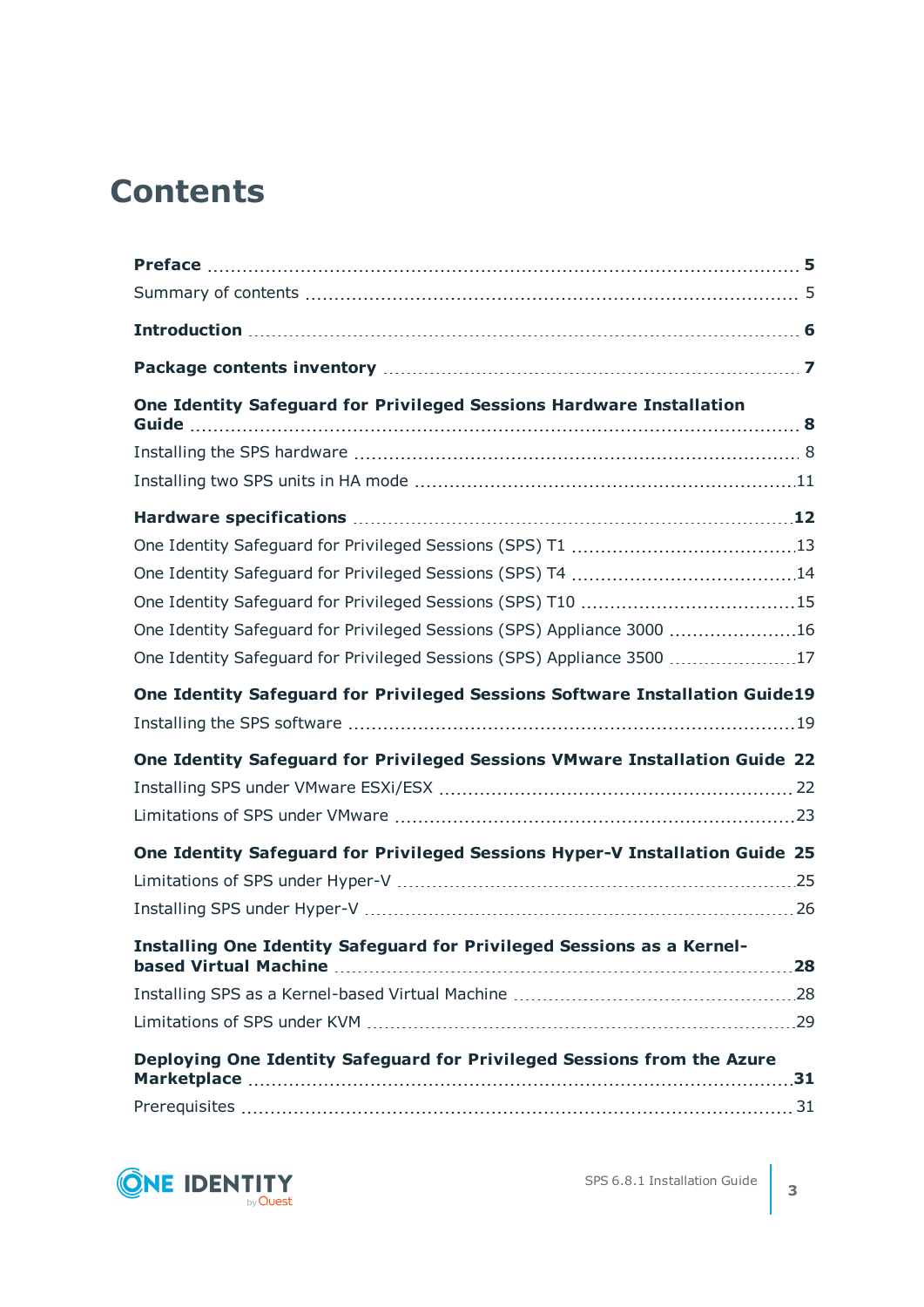| Deploy One Identity Safeguard for Privileged Sessions from the Microsoft Azure |  |
|--------------------------------------------------------------------------------|--|
|                                                                                |  |
|                                                                                |  |
|                                                                                |  |
|                                                                                |  |
|                                                                                |  |
|                                                                                |  |
|                                                                                |  |
|                                                                                |  |

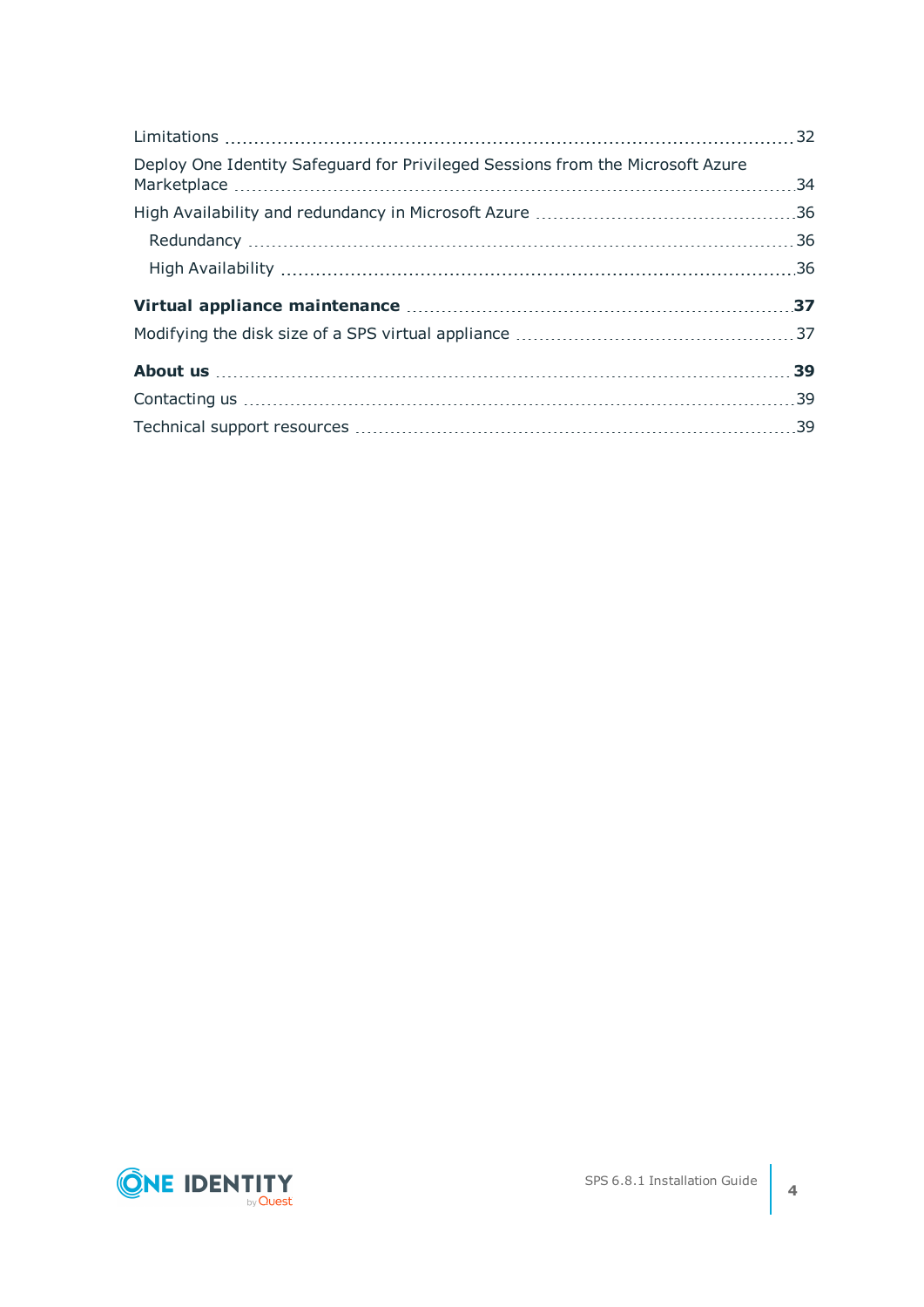## **Preface**

**1**

<span id="page-4-0"></span>Welcome to the One Identity Safeguard for Privileged Sessions 6.8.1 Installation Guide.

This document describes how to set up the One Identity Safeguard for Privileged Sessions (SPS) hardware, and how to install SPS on certified hardware or as a virtual appliance.

NOTE: When setting up a virtual environment, carefully consider the configuration aspects such as CPU, memory availability, I/O subsystem, and network infrastructure to ensure the virtual layer has the necessary resources available. Please consult One [Identity's](https://support.oneidentity.com/essentials/support-guide#tab3) Product [Support](https://support.oneidentity.com/essentials/support-guide#tab3) Policies for more information on environment virtualization.

## <span id="page-4-1"></span>**Summary of contents**

[Introduction](#page-5-0) provides background information and describes the main purpose of the One Identity Safeguard for Privileged Sessions Installation Guide.

Package contents [inventory](#page-6-0) lists the contents of the package you receive with the One Identity Safeguard for Privileged Sessions (SPS).

One Identity Safeguard for Privileged Sessions Hardware [Installation](#page-7-0) Guide describes how to set up the SPS hardware.

Hardware [specifications](#page-11-0) describes the hardware specifications of the SPS appliance.

One Identity Safeguard for Privileged Sessions Software [Installation](#page-18-0) Guide describes how to install SPS on certified hardware.

One Identity Safeguard for Privileged Sessions VMware [Installation](#page-21-0) Guide describes how to install SPS as a VMware virtual appliance.

One Identity Safeguard for Privileged Sessions Hyper-V [Installation](#page-24-0) Guide describes how to install One Identity Safeguard for Privileged Sessions (SPS) as a Hyper-V virtual appliance.

Installing One Identity Safeguard for Privileged Sessions as a [Kernel-based](#page-27-0) Virtual Machine describes how to install One Identity Safeguard for Privileged Sessions (SPS) as a Kernelbased Virtual Machine.

Deploying One Identity Safeguard for Privileged Sessions from the Azure [Marketplace](#page-30-0) describes how to install One Identity Safeguard for Privileged Sessions (SPS) from the Microsoft Azure Marketplace.

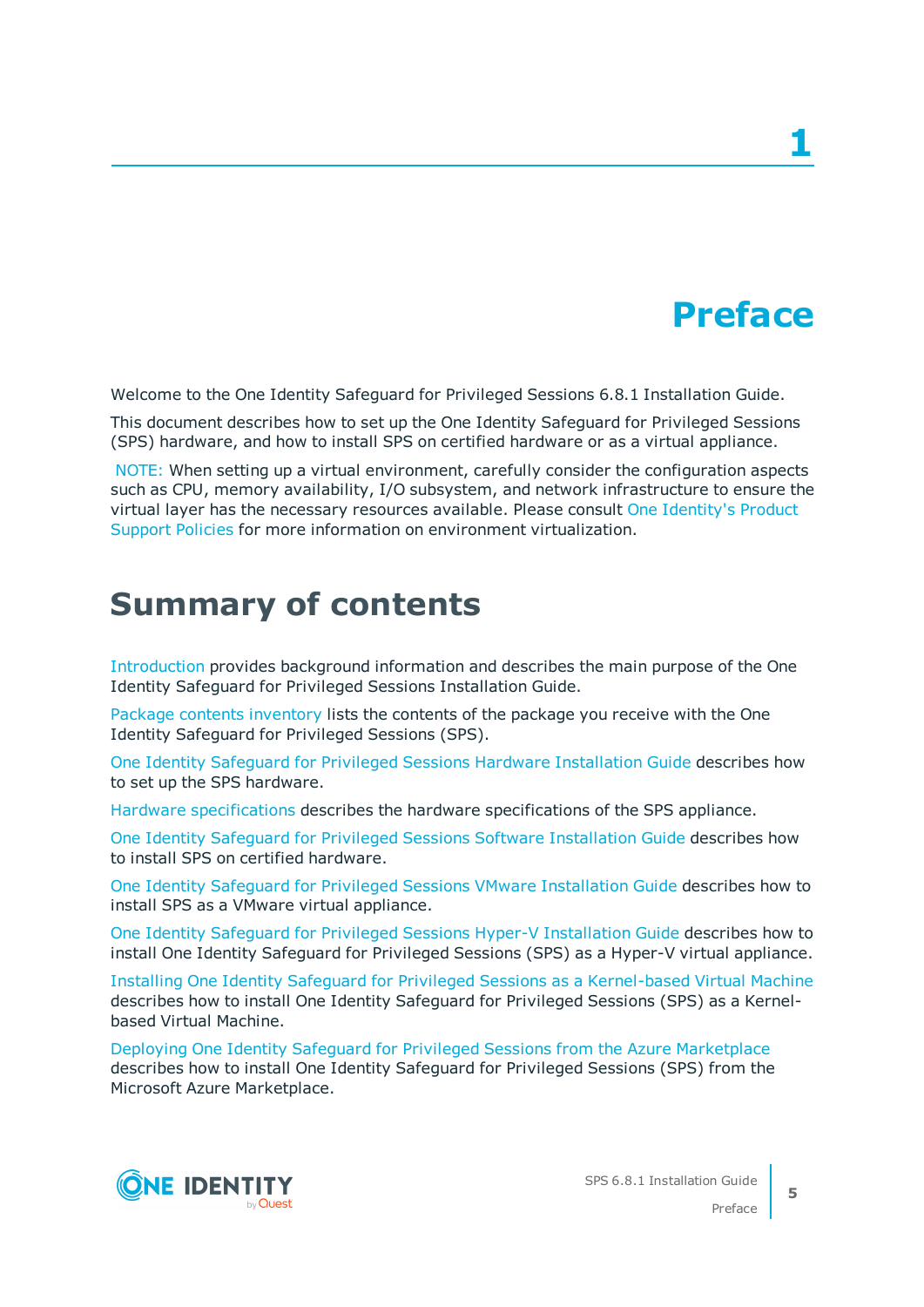# **Introduction**

<span id="page-5-0"></span>The aim of this guide is to provide detailed, step-by-step instructions on how to set up and install One Identity Safeguard for Privileged Sessions on unpacking it and any subsequent occasions that might require the re-installation of the product.

Note that the contents of this document were previously included in the [Administration](https://support.oneidentity.com/technical-documents/safeguard-for-privileged-sessions/6.8.1/administration-guide/) [Guide.](https://support.oneidentity.com/technical-documents/safeguard-for-privileged-sessions/6.8.1/administration-guide/) This standalone guide was created to:

- Improve how information is organized in the One Identity Safeguard for Privileged Sessions documentation set.
- Make it easier for users to find information relevant to their roles, context, and how they use the product.

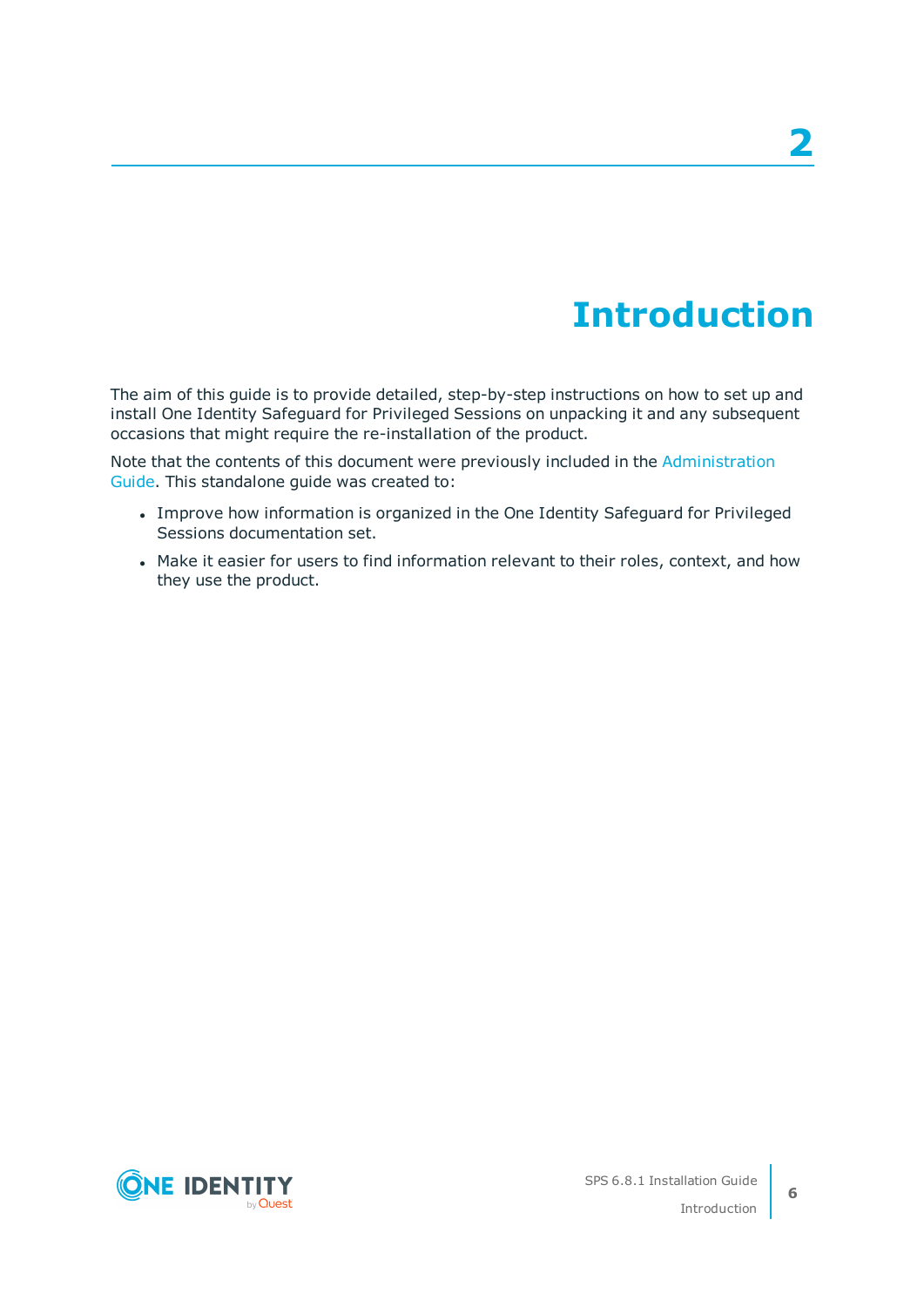# **Package contents inventory**

<span id="page-6-0"></span>Carefully unpack all server components from the packing cartons. The following items should be packaged with the One Identity Safeguard for Privileged Sessions:

- A One Identity Safeguard for Privileged Sessions appliance, pre-installed with the latest One Identity Safeguard for Privileged Sessions firmware.
- One Identity Safeguard for Privileged Sessions accessory kit, including the following:
	- One Identity Safeguard for Privileged Sessions 6.8.1 Packaging Checklist (this document).
	- GPL v2.0 license.
- Rack mount hardware (depending on appliance type).
- Power cable.

The default BIOS and IPMI passwords are in the documentation.

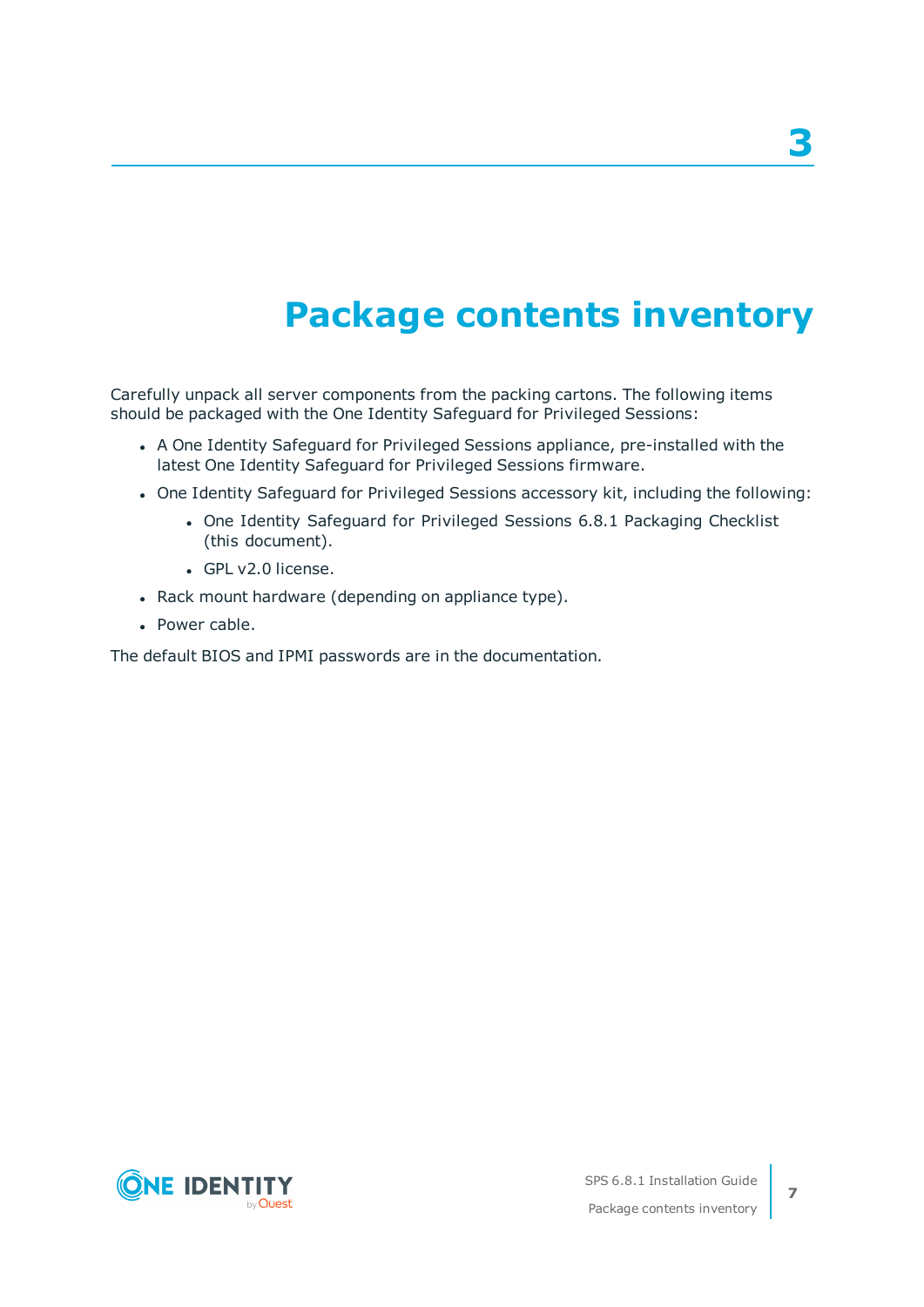# <span id="page-7-0"></span>**One Identity Safeguard for Privileged Sessions Hardware Installation Guide**

This document describes how to set up the One Identity Safeguard for Privileged Sessions (SPS) hardware. Refer to the following documents for step-by-step instructions:

- <sup>l</sup> *Safeguard Sessions Appliance 3000*: see the *SC113 Chassis Series User's Manual, Chapter 6: Rack Installation*, available online at [https://www.supermicro.com/manuals/chassis/1U/SC113.pdf.](https://www.supermicro.com/manuals/chassis/1U/SC113.pdf)
- <sup>l</sup> *Safeguard Sessions Appliance 3500*: see the *SuperServer 1029U-T Series User's Manual, Chapter 2: Server Installation*, available online at [https://www.supermicro.com/manuals/superserver/1U/MNL-1973.pdf.](https://www.supermicro.com/manuals/superserver/1U/MNL-1973.pdf)
- For details on how to install a single SPS unit, see Installing the SPS [hardware](#page-7-1).
- For details on how to install a two SPS units in high availability mode, see [Installing](#page-10-0) two SPS units in HA [mode.](#page-10-0)

## <span id="page-7-1"></span>**Installing the SPS hardware**

The following describes how to install a single SPS unit.

## *To install a single SPS unit*

- 1. Unpack SPS.
- 2. (Optional) Install SPS into a rack with the slide rails. Slide rails are available for all SPS appliances.
- 3. Connect the cables.
	- a. Connect the Ethernet cable facing your LAN to the Ethernet connector labeled as 1. This is physical interface 1 of SPS. This interface is used for the initial configuration of SPS, and for monitoring connections. (For details on the roles of the different interfaces, see "Network [interfaces"](https://support.oneidentity.com/technical-documents/safeguard-for-privileged-sessions/6.8.1/administration-guide/the-concepts-of-one-identity-safeguard-for-privileged-sessions-sps/network-interfaces/) in the [Administration](https://support.oneidentity.com/technical-documents/safeguard-for-privileged-sessions/6.8.1/administration-guide/the-concepts-of-one-identity-safeguard-for-privileged-sessions-sps/network-interfaces/) Guide.)



One Identity Safeguard for Privileged Sessions Hardware Installation Guide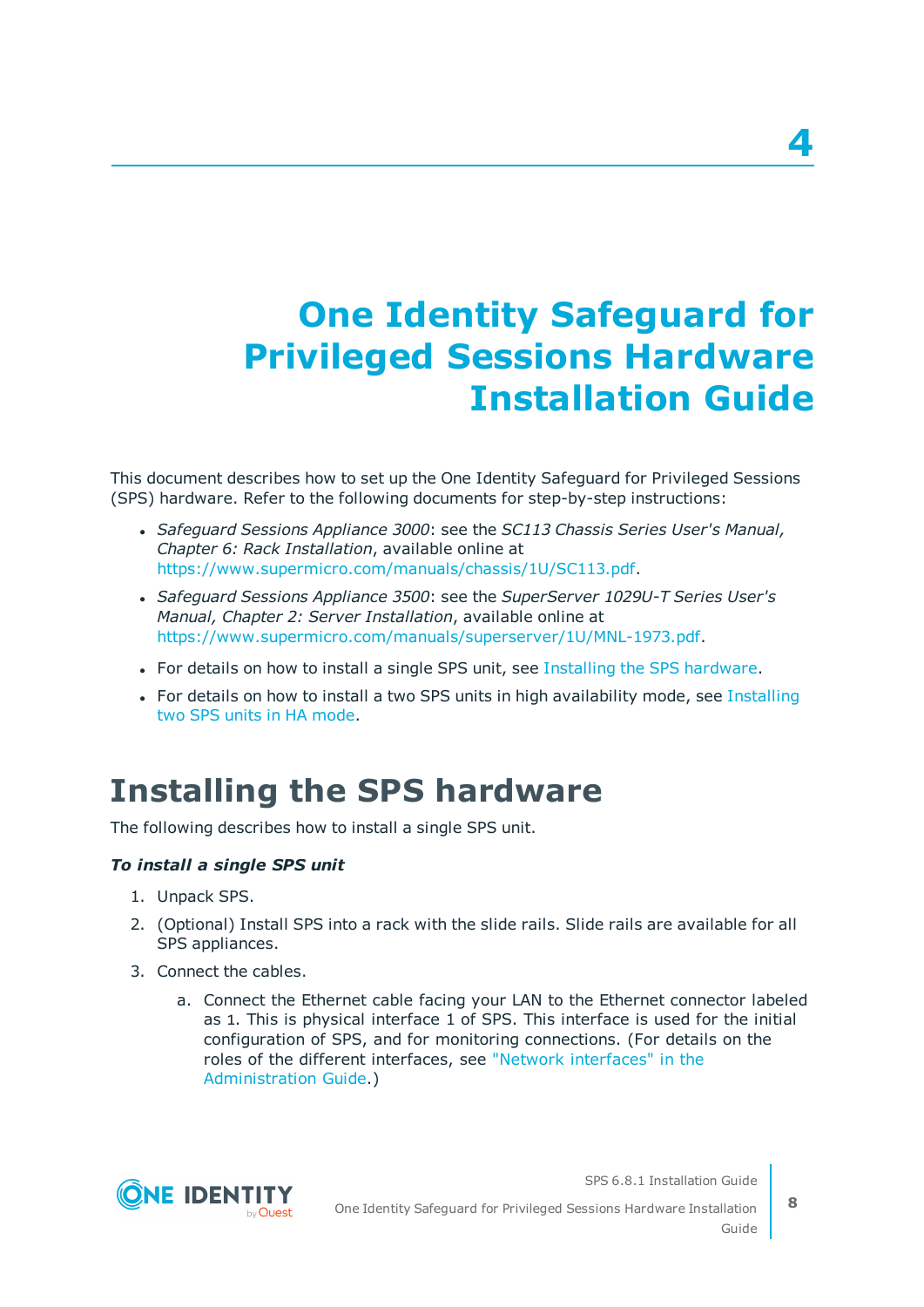- b. (Optional) To use SPS across multiple physical (L1) networks, you can connect additional networks using physical interface 2 (Ethernet connector 2) and physical interface 3 (Ethernet connector 3).
- c. Connect an Ethernet cable that you can use to remotely support the SPS hardware to the IPMI interface of SPS. For details, see the following documents:

For Safeguard Sessions Appliance 3000 and 3500, see the X9 SMT [IPMI](http://www.supermicro.com/manuals/other/X9_SMT_IPMI.pdf) [User's](http://www.supermicro.com/manuals/other/X9_SMT_IPMI.pdf) Guide.

## **A** CAUTION:

**Connect the IPMI before plugging in the power cord. Failing to do so will result in IPMI failure.**

## **CAUTION: SECURITY HAZARD!**

**The IPMI, like all out-of-band management interfaces, has known vulnerabilities that One Identity cannot fix or have an effect on. To avoid security hazards, One Identity recommends that you only connect the IPMI to well-protected, separated management networks with restricted accessibility. Failing to do so may result in an unauthorized access to all data stored on the SPS appliance. Data on the appliance can be unencrypted or encrypted, and can include sensitive information, for example, passwords, decryption keys, private keys, and so on.**

**For more information, see Best Practices for [managing](https://www.supermicro.com/products/nfo/files/IPMI/Best_Practices_BMC_Security.pdf) servers with IPMI features enabled in [Datacenters](https://www.supermicro.com/products/nfo/files/IPMI/Best_Practices_BMC_Security.pdf).**

## NOTE:

The administrator of SPS must be authorized and able to access the IPMI for support and troubleshooting purposes in case vendor support is needed.

The following ports are used by the IPMI:

- Port 22 (TCP): SSH (configurable)
- Port 80 (TCP): Web (configurable)
- Port 161 (UDP, TCP): SNMP (configurable)
- Port 443 (TCP): Web SSL (configurable)
- Port 623 (UDP): Virtual Media (configurable)
- Port 5900 (TCP): IKVM Server (configurable)
- Port 5985 (TCP): Wsman (configurable)
- d. (Optional) Connect the Ethernet cable connecting SPS to another SPS node to the Ethernet connector labeled as 4. This is the high availability (HA) interface of SPS. (For details on the roles of the different interfaces, see ["Network](https://support.oneidentity.com/technical-documents/safeguard-for-privileged-sessions/6.8.1/administration-guide/the-concepts-of-one-identity-safeguard-for-privileged-sessions-sps/network-interfaces/) interfaces" in the [Administration](https://support.oneidentity.com/technical-documents/safeguard-for-privileged-sessions/6.8.1/administration-guide/the-concepts-of-one-identity-safeguard-for-privileged-sessions-sps/network-interfaces/) Guide.)
- e. (Optional) The Safeguard Sessions Appliance 3500 is equipped with a dual-port

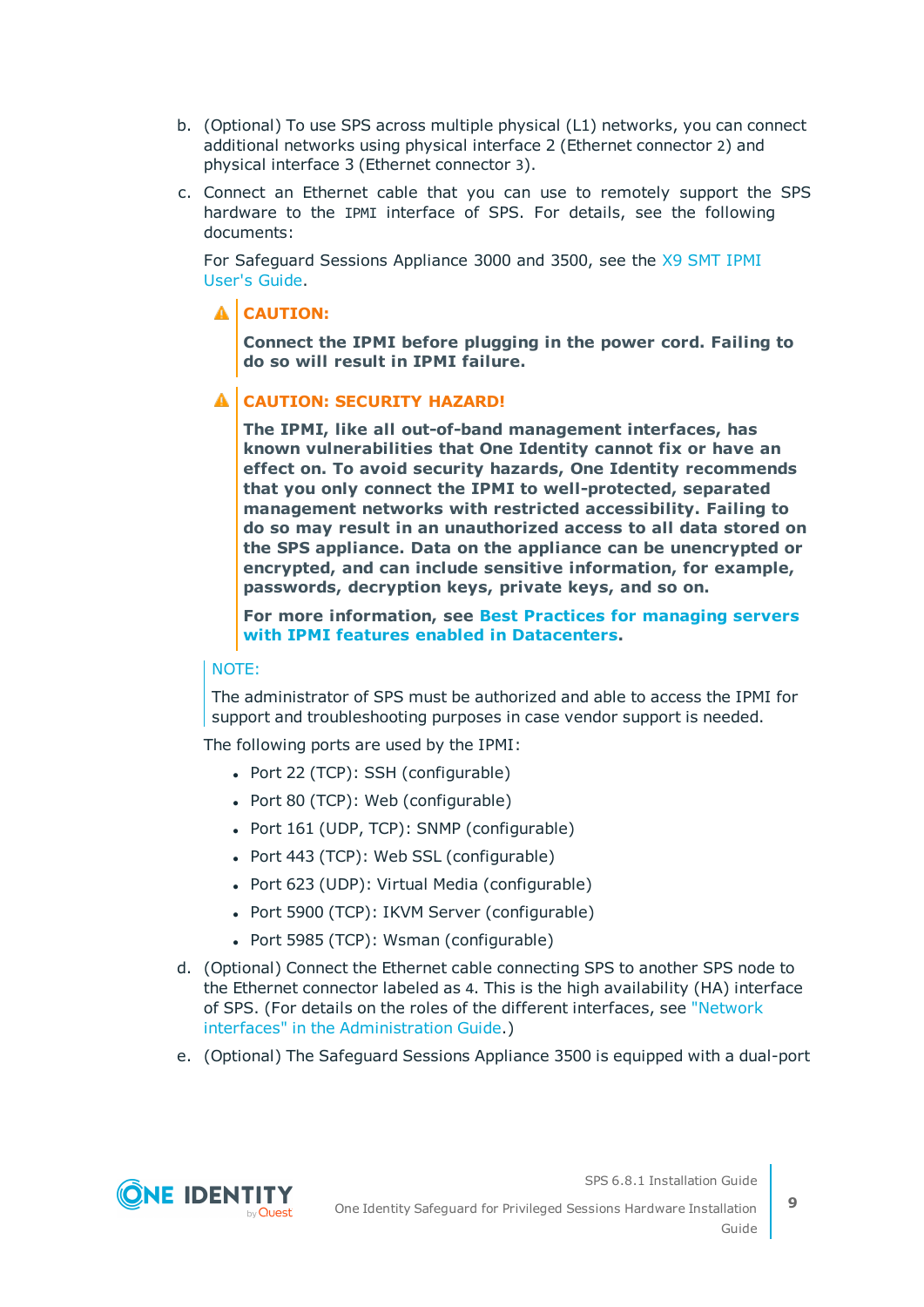SFP+ interface card labeled A and B. Optionally, connect a supported SFP+ module to these interfaces.

### NOTE:

For a list of compatible connectors, see Linux Base Driver for 10 Gigabit Intel Ethernet Network Connection. Note that SFP transceivers encoded for non Intel hosts may be incompatible with the Intel 82599EB host chipset found in SPS.

- 4. Power on the hardware.
- 5. Change the BIOS password on the One Identity Safeguard for Privileged Sessions. The default password is ADMIN or changeme, depending on your hardware.
- 6. Change the IPMI password on the One Identity Safeguard for Privileged Sessions. The default password is ADMIN or changeme, depending on your hardware.

### NOTE:

Ensure that you have the latest version of IPMI firmware installed. You can download the relevant firmware from the One Identity [Knowledge](https://support.oneidentity.com/kb-product-select) base.

To change the IPMI password, connect to the IPMI remote console.

### NOTE:

If you encounter issues when connecting to the IPMI remote console, add the DNS name or the IP address of the IPMI to the exception list (whitelist) of the Java console. For details on how to do this, see the Java FAQ entry titled [How](https://www.java.com/en/download/faq/exception_sitelist.xml) can I configure the [Exception](https://www.java.com/en/download/faq/exception_sitelist.xml) Site List?.

7. Following boot, SPS attempts to receive an IP address automatically via DHCP. If it fails to obtain an automatic IP address, it starts listening for HTTPS connections on the 192.168.1.1 IP address.

To configure SPS to listen for connections on a custom IP address, complete the following steps:

- a. Access SPS from the local console, and log in with username root and password default.
- b. Select **Shells > Core shell** in the Console Menu.
- c. Change the IP address of SPS:

ifconfig eth0 <IP-address> netmask 255.255.255.0

Replace <IP-address> with an IPv4 address suitable for your environment.

d. Set the default gateway using the following command:

route add default gw <IP-of-default-gateway>

Replace <IP-of-default-gateway> with the IP address of the default gateway.

- e. Type exit, then select **Logout** from the Console Menu.
- 8. Connect to the SPS web interface from a client machine and complete the Welcome Wizard as described in "The [Welcome](https://support.oneidentity.com/technical-documents/safeguard-for-privileged-sessions/6.8.1/administration-guide/) Wizard and the first login" in the [Administration](https://support.oneidentity.com/technical-documents/safeguard-for-privileged-sessions/6.8.1/administration-guide/) Guide.

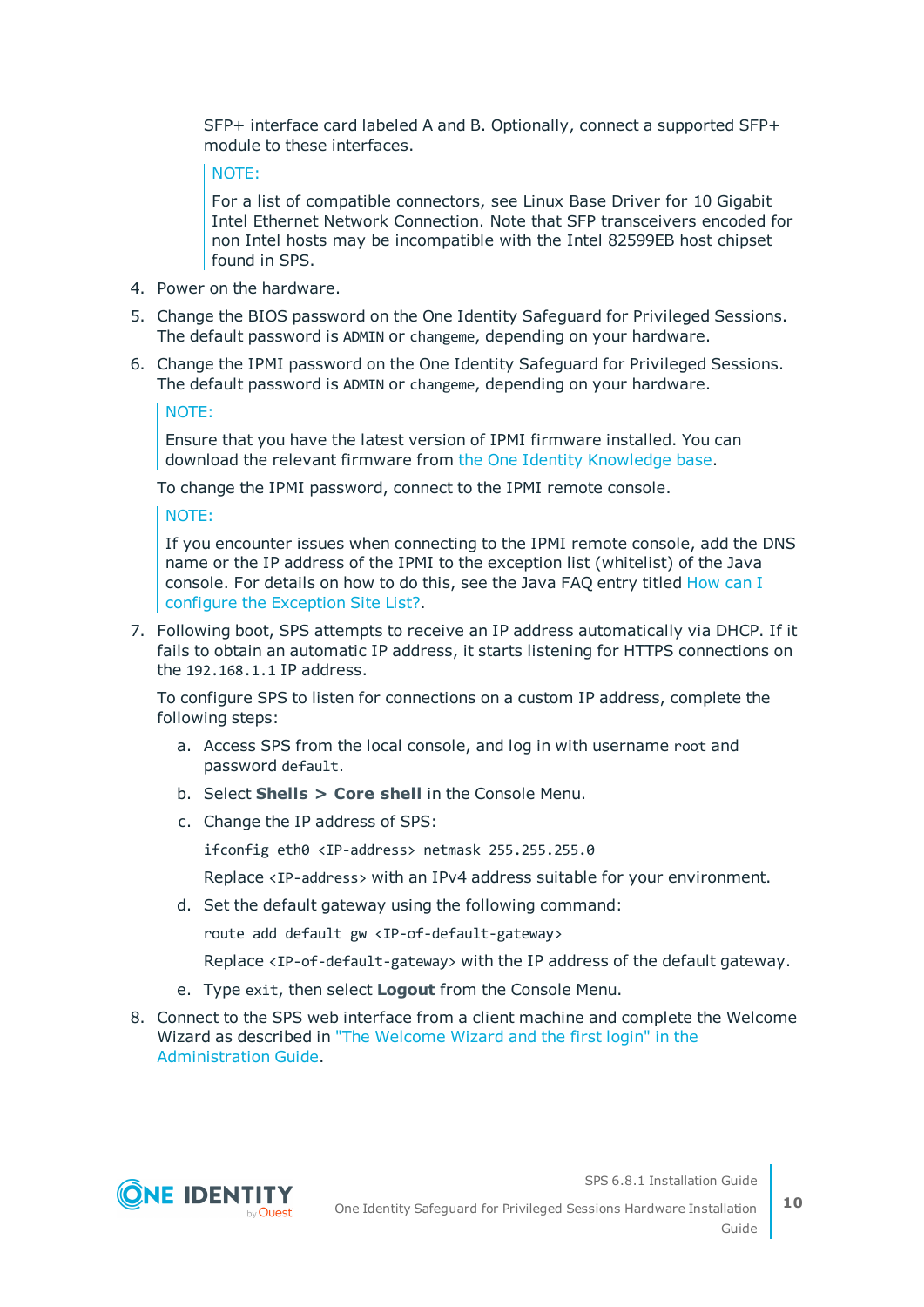NOTE:

The [Administration](https://support.oneidentity.com/technical-documents/safeguard-for-privileged-sessions/6.8.1/administration-guide/) Guide is available on the [Safeguard](https://support.oneidentity.com/one-identity-safeguard-for-privileged-sessions/technical-documents) for Privileged Sessions [Documentation](https://support.oneidentity.com/one-identity-safeguard-for-privileged-sessions/technical-documents) page.

## <span id="page-10-0"></span>**Installing two SPS units in HA mode**

The following describes how to install SPS with high availability support.

### *To install SPS with high availability support*

- 1. For the first SPS unit, complete Installing the SPS [hardware.](#page-7-1)
- 2. For the second SPS unit, complete Steps 1-3 of Installing the SPS [hardware.](#page-7-1)
- 3. Connect the two units with an Ethernet cable via the Ethernet connectors labeled as 4.
- 4. Power on the second unit.
- 5. Change the BIOS and IPMI passwords on the second unit. The default password is ADMIN or changeme, depending on your hardware.
- 6. Connect to the SPS web interface of the first unit from a client machine and enable the high availability mode. Navigate to **Basic Settings > High Availability** . Click **Convert to Cluster**, then reload the page in your browser.
- 7. Click **Reboot Cluster**.
- 8. Wait until the slave unit synchronizes its disk to the master unit. Depending on the size of the hard disks, this may take several hours. You can increase the speed of the synchronization via the SPS web interface at **Basic Settings > High Availability > DRBD sync rate limit**.



SPS 6.8.1 Installation Guide One Identity Safeguard for Privileged Sessions Hardware Installation

Guide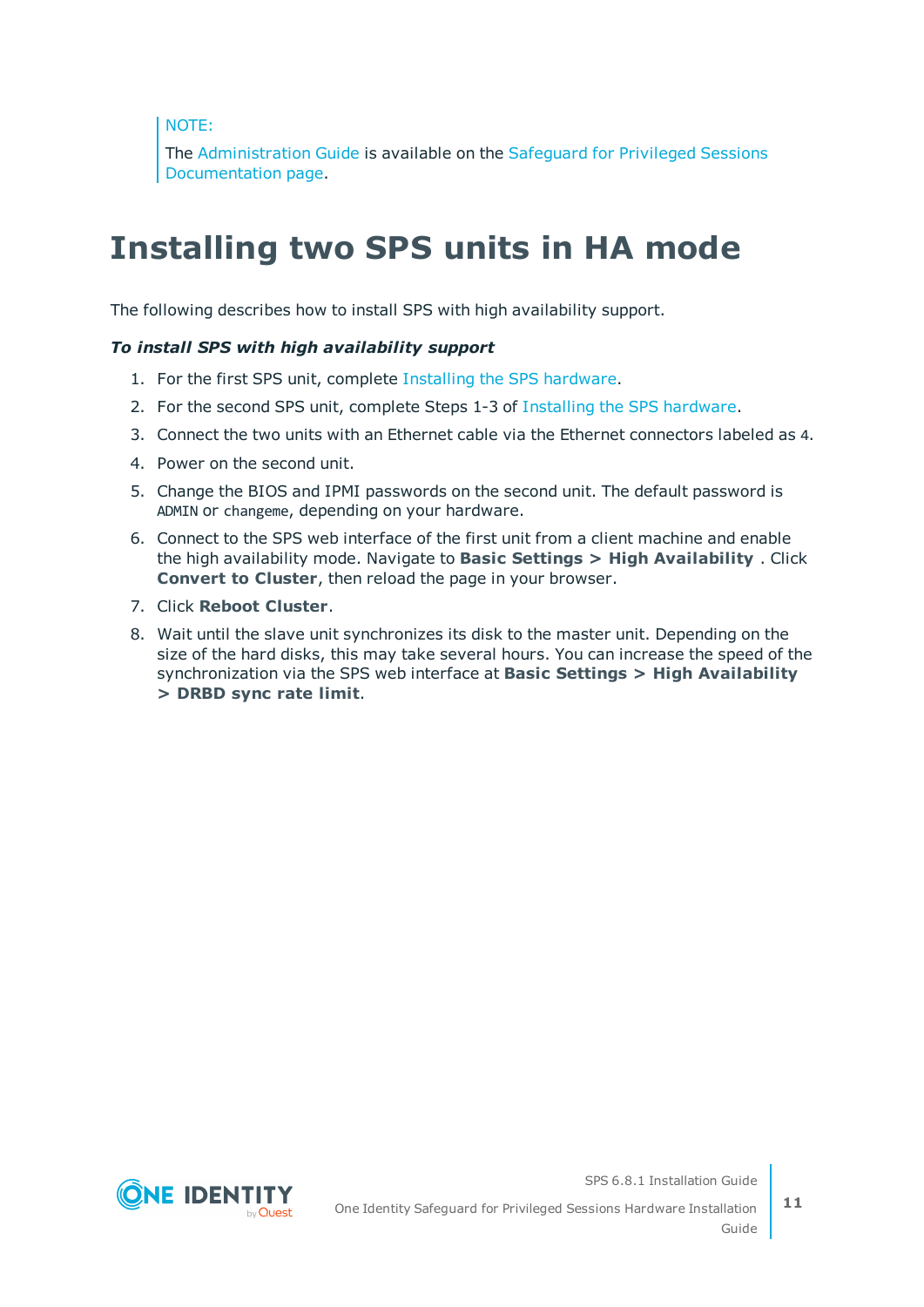**5**

## **Hardware specifications**

<span id="page-11-0"></span>One Identity Safeguard for Privileged Sessions appliances are built on high performance, energy efficient, and reliable hardware that are easily mounted into standard rack mounts.

| <b>Product</b>                                    | <b>Redundant Processor</b><br><b>PSU</b> |                                                   |                            | <b>Memory Capacity RAID</b> |                                                                                                       | <b>IPMI</b> |
|---------------------------------------------------|------------------------------------------|---------------------------------------------------|----------------------------|-----------------------------|-------------------------------------------------------------------------------------------------------|-------------|
| SPS T-1                                           | <b>No</b>                                | 1x Intel<br><b>Xeon X3430</b><br>2.40GHz          | $2 \times 4$ GB            | $2 \times 1$ TB             | Software RAID                                                                                         | Yes         |
| SPS T-4                                           | Yes                                      | 1x Intel<br>Xeon E3-<br>1275 v2<br>3.50GHz        | $2 \times 4$ GB            | $4 \times 2$ TB             | LSI MegaRAID SAS<br>9271-4i SGL                                                                       | Yes         |
| <b>SPS T-10</b>                                   | Yes                                      | $2 \times$ Intel<br>Xeon E5-<br>2630 v2<br>2.6GHz | $8 \times 4$ GB            | $13 \times 1$ TB            | LSI 2208 (1GB<br>cache)                                                                               | Yes         |
| Safeguard<br><b>Sessions</b><br>Appliance<br>3000 | Yes                                      | 1x Intel<br>Xeon E3-<br>1275 v6<br>3.80GHz        | $2 \times 16$<br><b>GB</b> | $4x2$ TB<br><b>NLSAS</b>    | LSI MegaRAID SAS<br>9361-4i Single                                                                    | <b>Yes</b>  |
| Safeguard<br><b>Sessions</b><br>Appliance<br>3500 | Yes                                      | 2x Intel<br>Xeon Silver<br>4110<br>$2.1$ GHz      | $8 \times 8$ GB            | $9x2$ TB<br><b>NLSAS</b>    | 1 x Broadcom<br>MegaRAID SAS<br>9361-16i + LSI<br>Avago CacheVault<br>Power Module 02<br>(CVPM02) Kit | Yes         |

### **Table 1: Hardware specifications**

The Safeguard Sessions Appliance 3500 is equipped with a dual-port 10Gbit interface. This interface has SFP+ connectors (not RJ-45) labeled A and B, and can be found right of the Label 1 and 2 Ethernet interfaces. If you want faster communication, for example, in case of high data load, you can connect up to two 10Gbit network cards. These cards are not shipped with the original package and have to be purchased separately.



**12**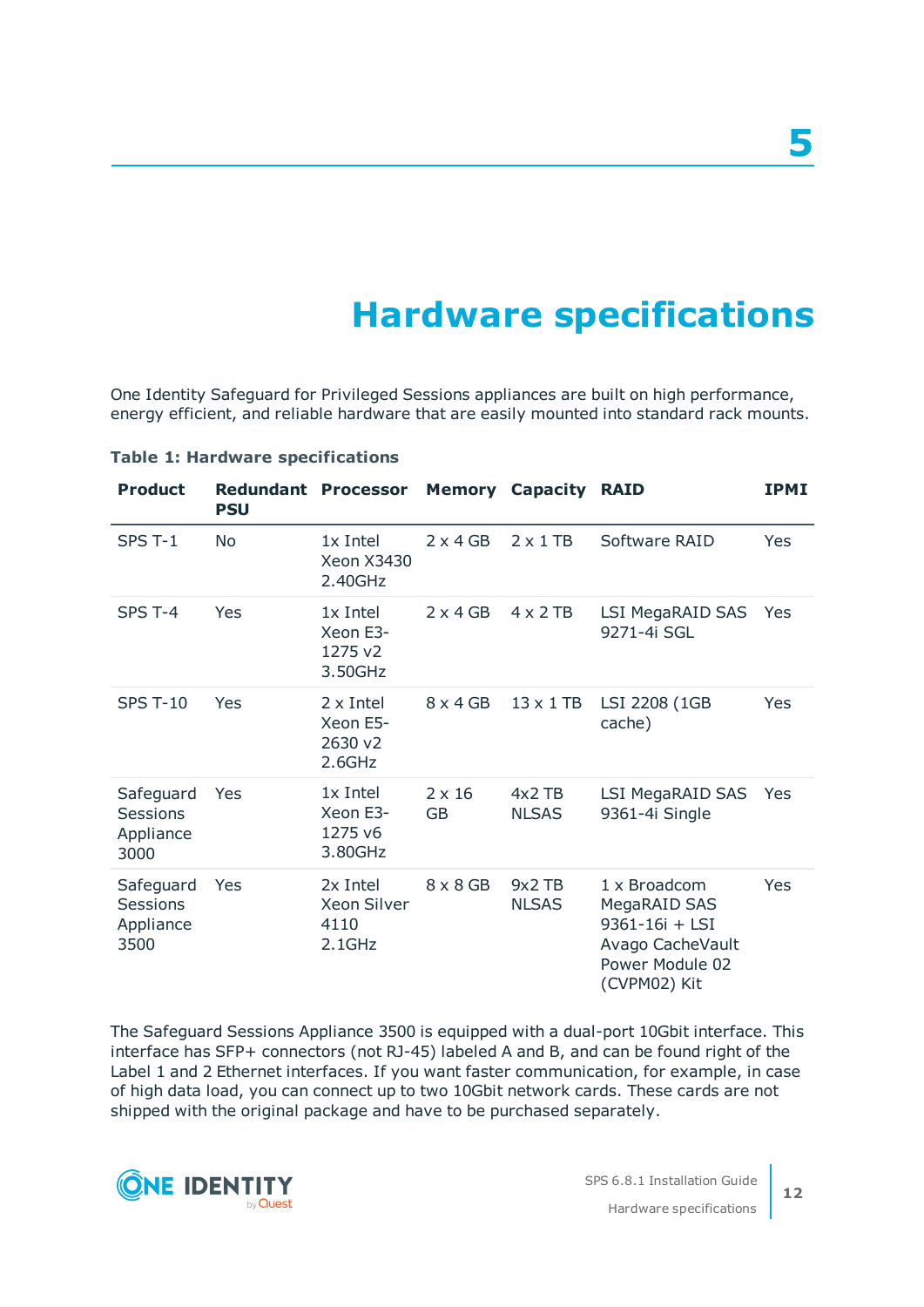## <span id="page-12-0"></span>**One Identity [Safeguard](https://www.supermicro.com/products/system/1u/5016/sys-5016i-mr.cfm) for Privileged [Sessions](https://www.supermicro.com/products/system/1u/5016/sys-5016i-mr.cfm) (SPS) T1**

**Unit:** 1 **Number of disk slots:** 2 (internal only) **Redundant PSU:** 0 **Mainboard:** [X8SIL-F](https://www.supermicro.com/products/motherboard/xeon3000/3400/X8SIL.cfm) **Chipset:** Intel 3420 **NIC:** • 2x Intel® 82574L Gigabit Ethernet Controller • 1x Supermicro AOC-SG-i2 Dual GbE PCI-Ex4 **IPMI:** Nuvoton WPCM450, SMT (Latest ver.: 3.16) **CPU:** 1x Intel Xeon X3430 [2.4GHz](https://ark.intel.com/products/42927) Quad **RAM:** 2x 4GB Samsung DDR3-1600 ECC/Unbuffered STD **HDD:** 2x Seagate Constellation ES.3 1TB SATA III **RAID:** Software RAID **RAID type:** RAID1 **Chassis (H x W x D):** 43mm x 426mm x 356mm (1U) **Chassis (H x W x D):** 1,7" x 16,8" x 14,0" (1U) **Chassis:** [SuperChassis](https://www.supermicro.com/products/chassis/1U/512/SC512-200.cfm) 512-200B **Weight:** 7,7 kg / 17 lbs **Wattage IDLE:** 50 Watt **Wattage LOAD:** 243 Watt **System MTBF (h):** 42216 hours **Electrical:** 100 - 240V, 60-50Hz, 4 - 2 Amp **Operating temperature:** 10°C to 35°C **Non-operating temperature:** -40°C to 70°C **Humidity range:** 8% to 90% **Non-operating humidity:** 5% to 95% **Compliant to:** CE, cCSAus, FCC, VCCI-A Link to manufacturer [documentation](https://www.supermicro.com/products/system/1u/5016/sys-5016i-mr.cfm)

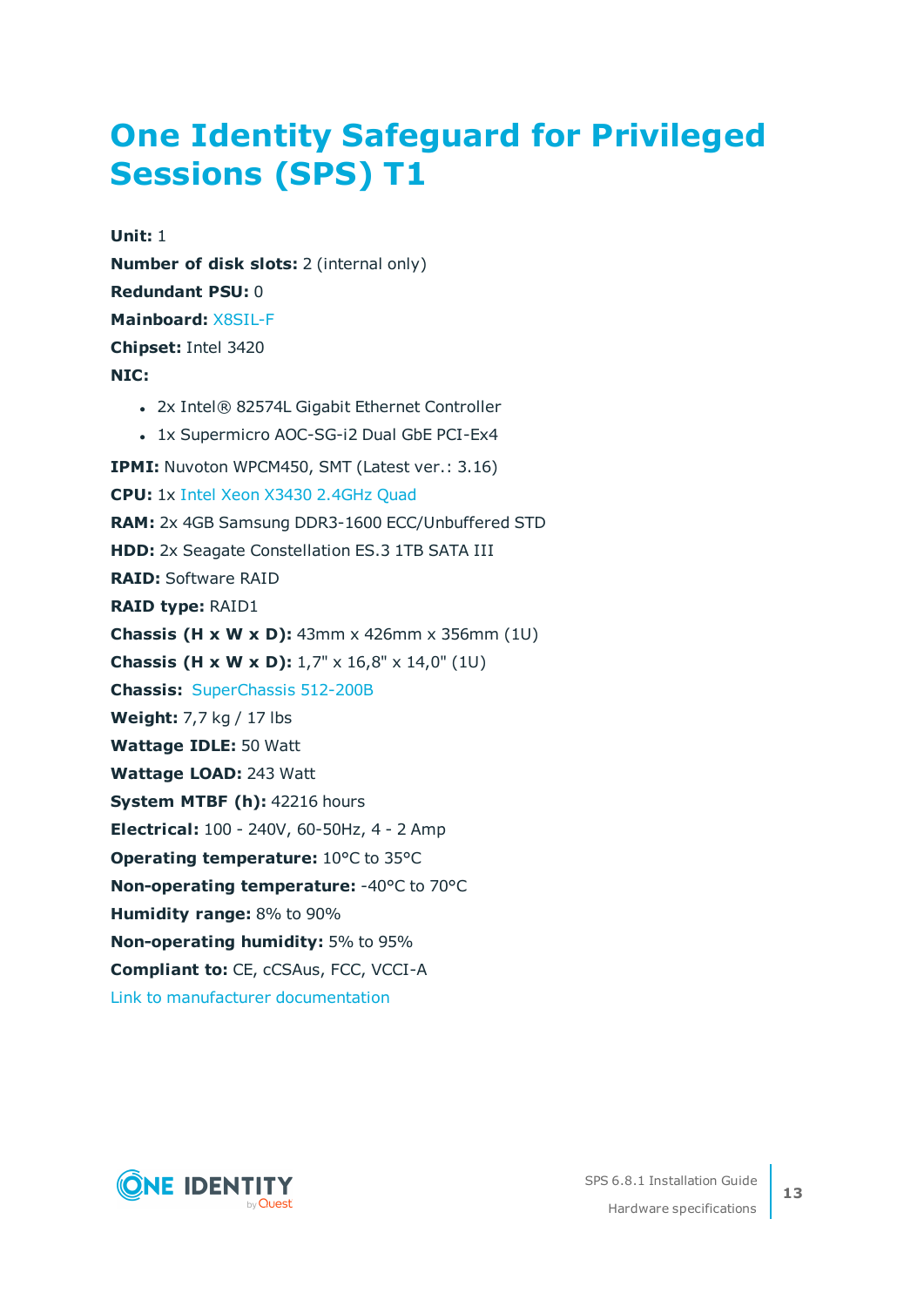## <span id="page-13-0"></span>**One Identity [Safeguard](https://www.supermicro.com/products/system/1u/5017/sys-5017c-urf.cfm) for Privileged [Sessions](https://www.supermicro.com/products/system/1u/5017/sys-5017c-urf.cfm) (SPS) T4**

**Unit:** 1 **Number of disk slots:** 4 **Redundant PSU:** 1 **Mainboard:** [X9SPU-F](https://www.supermicro.com/products/motherboard/Xeon/C216/X9SPU-F.cfm) **Chipset:** Intel C216 Express PCH **NIC**

- 2x Intel® 82574L Gigabit Ethernet Controller
- 1x Supermicro AOC-SG-i2 Dual GbE PCI-Ex4

**IPMI:** Nuvoton WPCM450RA0BX, SMT (Latest ver.: 3.38) **CPU:** 1x Intel Xeon [E3-1275v2](https://ark.intel.com/products/65726) 3.5GHz Quad **RAM:** 2x 4GB Samsung DDR3-1600 ECC/Unbuffered STD **HDD:** 4x Seagate Constellation ES.3 2TB SATA III **RAID:**

- LSI MegaRAID SAS 9271-4i SGL
- $\cdot$  + LSI LSIiBBU09 BBU

**RAID type:** RAID10 **Chassis (H x W x D):** 43mm x 437mm x 650mm **Chassis: (H x W x D)** 1,7" x 17,2" x 25,6" **Chassis:** SuperChassis [815TQ-R500UB](https://www.supermicro.com/products/chassis/1U/815/SC815TQ-R500U.cfm) **Weight:** 16,5 kg / 38 lbs **Wattage IDLE:** 60 Watt **Wattage LOAD:** 547 Watt **System MTBF (h):** 69667 hours **Electrical:** 100 - 240V, 60-50Hz, 6.2 - 2.6 Amp **Operating temperature:** 10°C to 35°C **Non-operating temperature:** -40°C to 70°C **Humidity range:** 8% to 90% **Non-operating humidity:** 5% to 95% **Compliant to:** CE, cCSAus, FCC, VCCI-A

Link to manufacturer [documentation](https://www.supermicro.com/products/system/1u/5017/sys-5017c-urf.cfm)

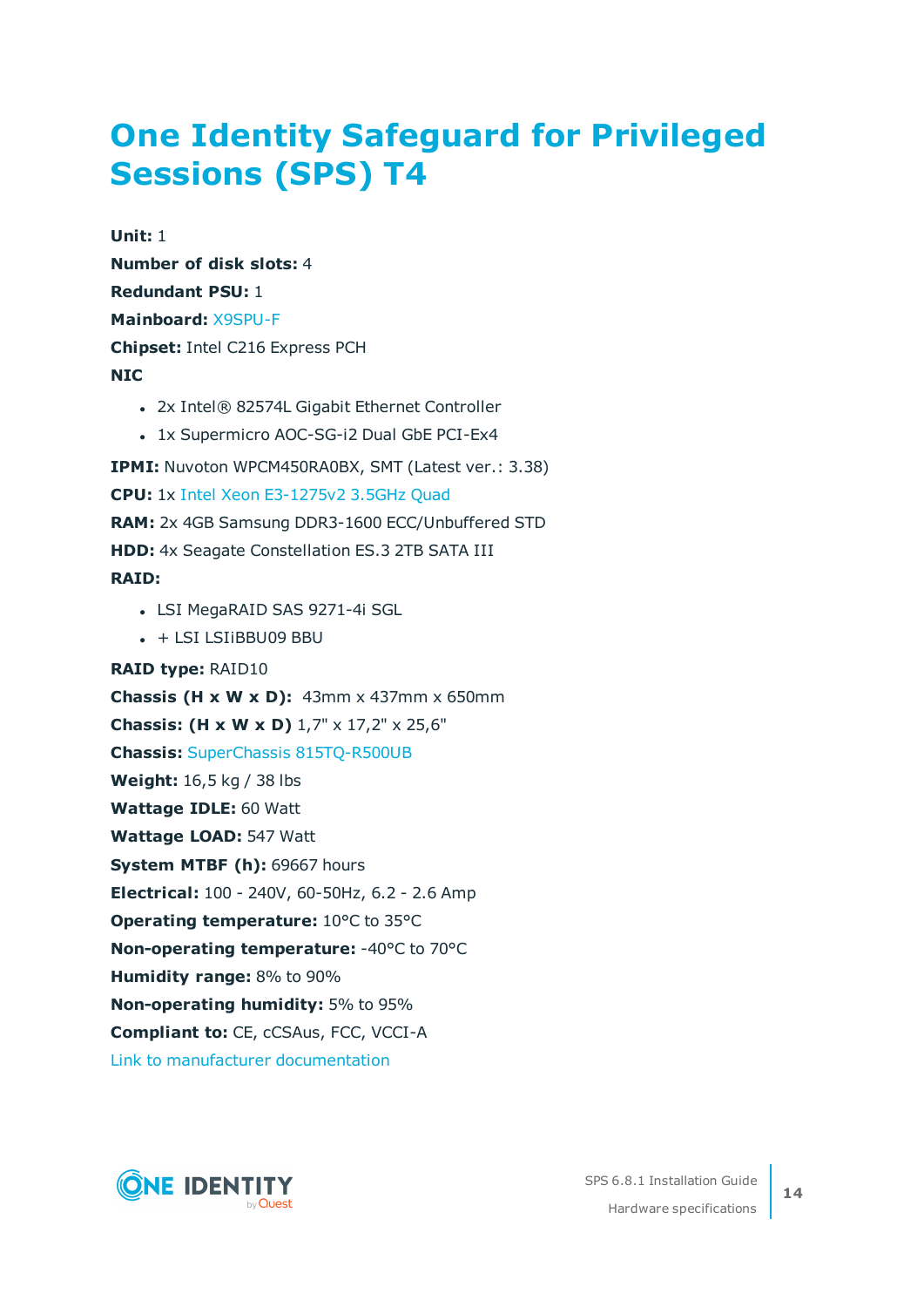## <span id="page-14-0"></span>**One Identity [Safeguard](https://www.supermicro.com/products/system/2u/2027/sys-2027r-72rftp_.cfm) for Privileged [Sessions](https://www.supermicro.com/products/system/2u/2027/sys-2027r-72rftp_.cfm) (SPS) T10**

**Unit:** 2 **Number of disk slots:** 12 **Redundant PSU:** 1 **Mainboard:** [X9DRW-7TPF+](https://www.supermicro.com/products/motherboard/Xeon/C600/X9DRW-7TPF_.cfm) **Chipset:** Intel® C602J **NIC:**

- $\cdot$  1x Intel® 82599 Dual Port 10G SFP+
- 1x Intel® i350 Dual Port Gigabit Ethernet
- 1x Supermicro AOC-SG-i2 Dual GbE PCI-Ex4

**IPMI:** Nuvoton WPCM450 BMC, SMT (Latest ver.: 3.39)

**CPU:** 2x Intel Xeon [E5-2630v2](https://ark.intel.com/products/75790) 2.6GHz

**RAM:** 8x 4GB Samsung DDR3-1600 ECC/Unbuffered STD

**HDD:** 13x Seagate Constellation.2 SAS 1TB 2.5"

### **RAID:**

- $\cdot$  LSI 2208 (1GB cache)
- $\cdot$  + Supermicro BTR-0022L-LSI00279 BBU
- +Chenbro CK22803 [Expander](https://www.chenbro.com/en-global/products/Storage_Expansion_Kit/SAS_Expander_Card/CK22803)

### **RAID type:** RAID50

**Chassis (H x W x D):** 89mm x 437mm x 684mm **Chassis (H x W x D):** 3,5" x 17,2" x 26,93" **Chassis:** SuperChassis [219A-R920WB](https://www.supermicro.com/products/chassis/2U/219/SC219A-R920W.cfm) **Weight:** 23,6 kg / 52 lbs **Wattage IDLE:** 106 Watt **Wattage LOAD:** 987 Watt **System MTBF (h):** 36683 hours **Electrical:** 100 - 240V, 50-60Hz, 11 - 4.5 Amp **Operating temperature:** 10°C to 35°C **Non-operating temperature:** -40°C to 70°C **Humidity range:** 8% to 90% **Non-operating humidity:** 5% to 95% **Compliant to:** CE, cCSAus, FCC, VCCI-A

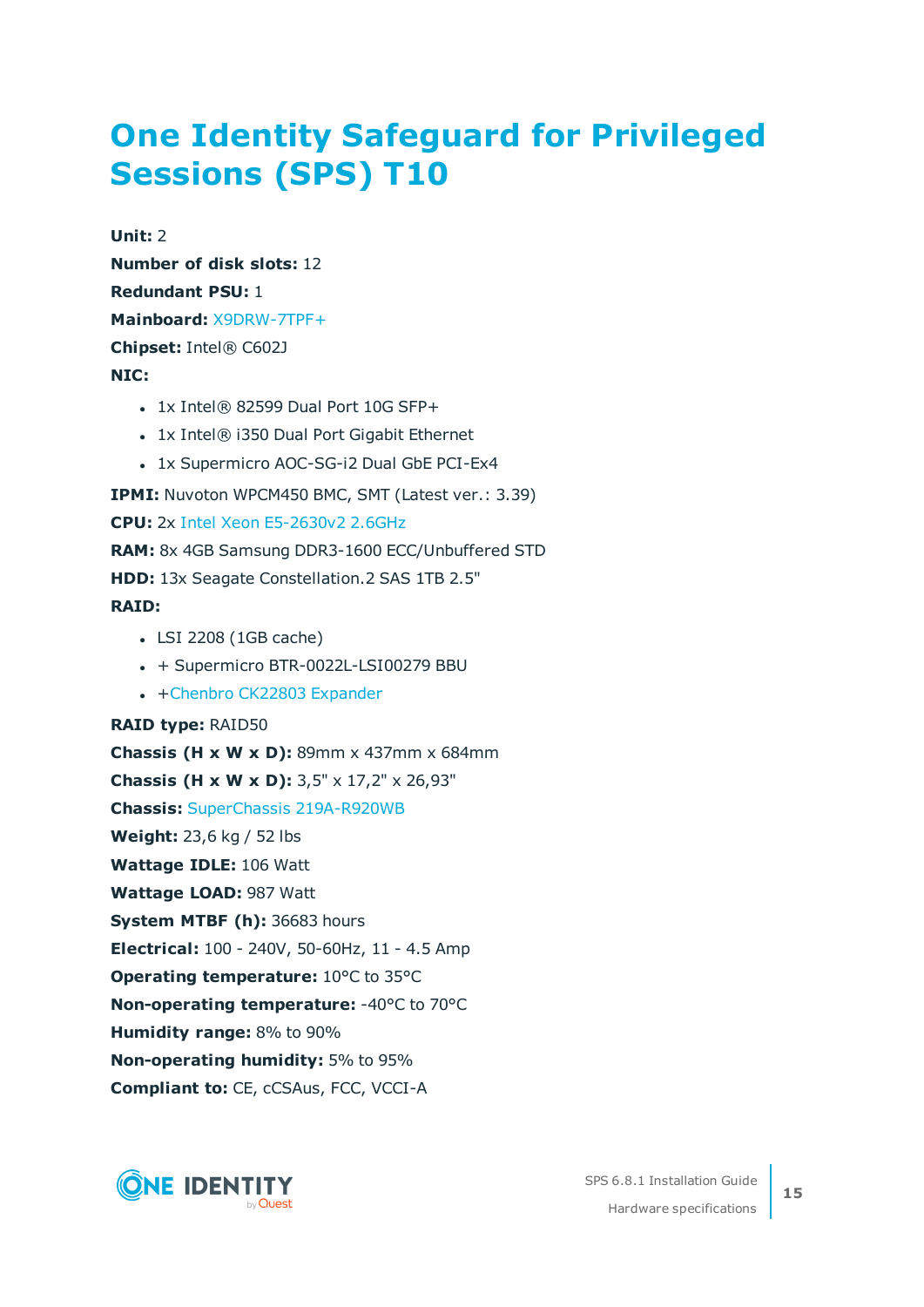## <span id="page-15-0"></span>**One Identity [Safeguard](https://www.supermicro.com/en/products/system/1U/5019/SYS-5019S-WR.cfm) for Privileged Sessions (SPS) [Appliance](https://www.supermicro.com/en/products/system/1U/5019/SYS-5019S-WR.cfm) 3000**

**Unit:** 1 U **Drive Bays:** 8 x 2.5 **Redundant PSU:** Yes **NIC:** 4 x 1GBase-T Ethernet ports **IPMI:** version 2.0 **CPU:** Intel Xeon E3-1275 v6 3.80GHz **Memory:** 2x 16GB **HDD:** 4x 2TB **RAID:** LSI MegaRAID SAS 9361-4i **RAID Type:** RAID 5 **Usable Storage:** 6TB **Chassis (W x H x D):** 17.2" x 1.7" x 23.5" (437 x 43 x 650 mm) **Weight:** 35 lbs (15.9kg) **Wattage IDLE / LOAD:** N/A **Electrical:** 500W Redundant AC-DC Power Supplies **Operating Temperature:** 5°C to 35°C (41°F to 95°F) **Non-operating Temperature:** -40°C to 60°C (-40°F to 140°F) **Humidity Range:** 8% to 90% (non-condensing) **Non-operating Humidity:** 5% to 95% (non-condensing) **Compliant to:** CE, cCSAus, FCC, VCCI-A Link to manufacturer [documentation](https://www.supermicro.com/en/products/system/1U/5019/SYS-5019S-WR.cfm)

## **List of appliance ports**



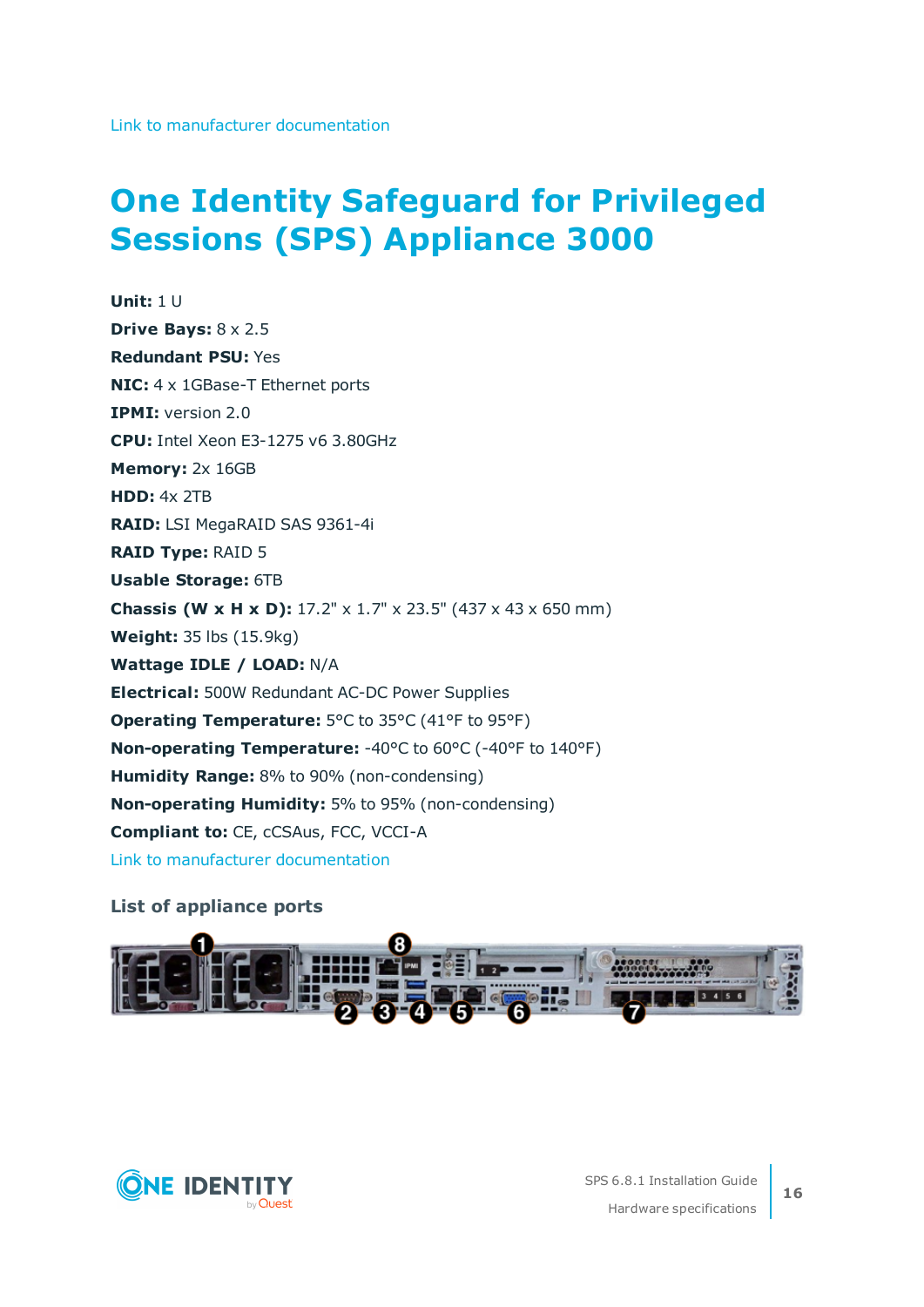- 1. Redundant power supplies
- 2. Serial port
- 3. 2x USB ports
- 4. 2x USB ports
- 5. 2x RJ45 GbE Ethernet ports
- 6. VGA port
- 7. 4 x 1GBase-T Ethernet ports
- <span id="page-16-0"></span>8. Dedicated IPMI LAN port

## **One Identity [Safeguard](https://www.supermicro.com/en/products/system/1U/1029/SYS-1029U-TRT.cfm) for Privileged Sessions (SPS) [Appliance](https://www.supermicro.com/en/products/system/1U/1029/SYS-1029U-TRT.cfm) 3500**

```
Unit: 1 U
Drive Bays: 10 x 2.5
Redundant PSU: Yes
NIC:
   • 2 x 1GBase-T Ethernet ports
   • 2 x 10GBase-T Ethernet ports
IPMI: version 2.0
CPU: 2 x Intel Xeon Silver 4110 2.1 Ghz
Memory: 8 x 8GB
HDD: 8 x 2TB + 1 HotSpare
RAID:
   • LSI Avago CacheVault Power Module 02 (CVPM02) Kit
   l 1 x Broadcom MegaRAID SAS 9361-16i +
RAID Type: RAID 50
Usable Storage: 12 TB
Chassis (W x H x D): 17.2" x 1.7" x 28.5" (437 x 43 x 724 mm)
Weight: 41 lbs (18.6kg)
Wattage IDLE / LOAD: N/A
Electrical: 750W Redundant AC-DC Power Supplies
Operating Temperature: 10^{\circ}C to 35^{\circ}C (50^{\circ}F ~ 95^{\circ}F)
Non-operating Temperature: -40°C to 60°C (-40°F to 140°F)
Humidity Range: 8% to 90% (non-condensing)
```
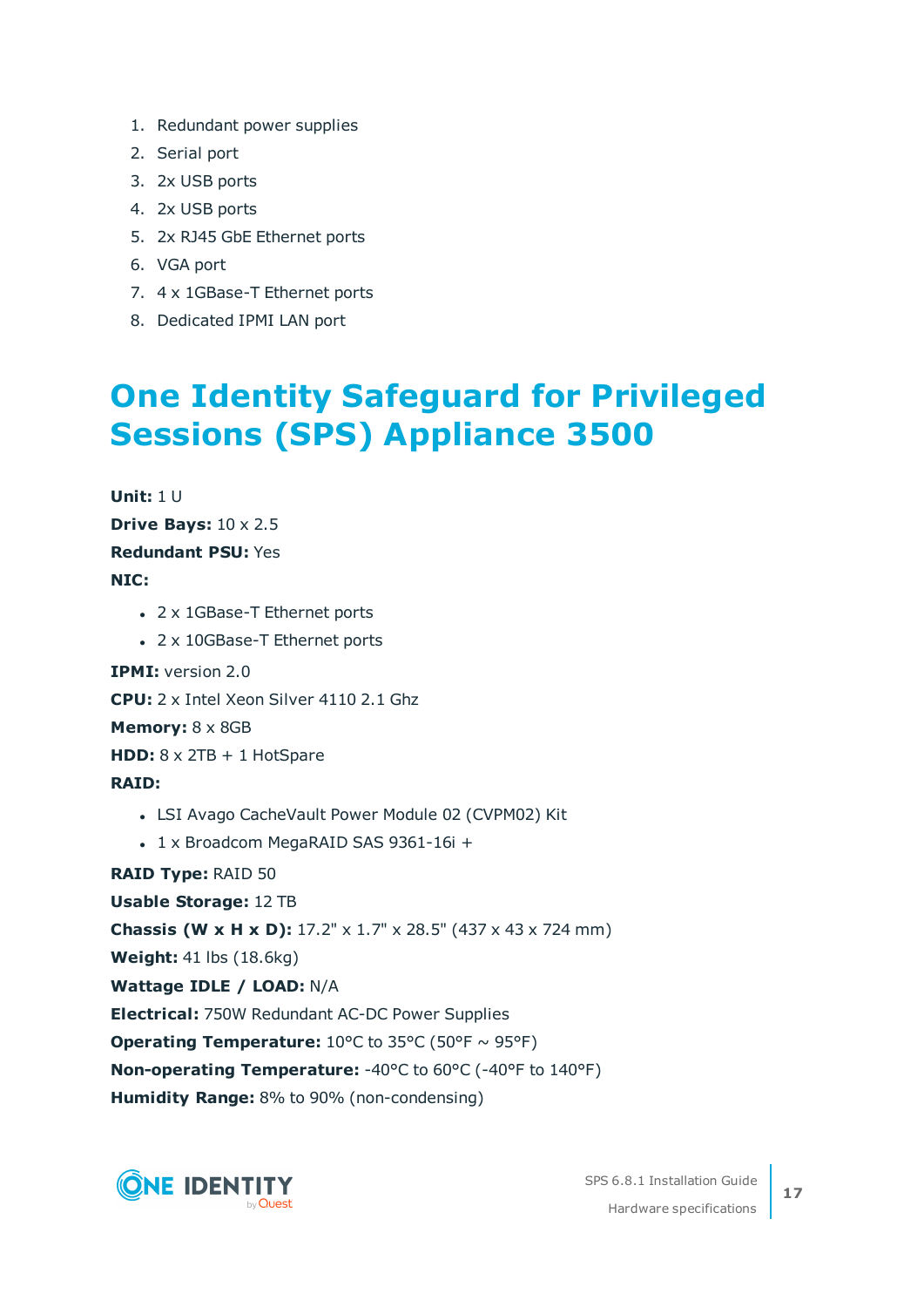## **Non-operating Humidity:** 5% to 95% (non-condensing)

### **Compliant to:** CE, cCSAus, FCC, VCCI-A

## Link to manufacturer [documentation](https://www.supermicro.com/en/products/system/1U/1029/SYS-1029U-TRT.cfm)

NOTE:The One Identity Safeguard for Privileged Sessions (SPS) Appliance 3500 is equipped with a dual-port 10Gbit interface. This interface has SFP+ connectors (not RJ-45) labeled A and B, and can be found right of the Label 1 and 2 Ethernet interfaces. If you want faster communication, for example, in case of high data load, you can connect up to two 10G SFP+ transceivers. These transceivers are not shipped with the original package and have to be purchased separately.

## **List of appliance ports**



- 1. Redundant power supplies
- 2. 2x RJ45 10GbE Ethernet ports
- 3. 2x 3.0 USB ports
- 4. Dedicated IPMI LAN port
- 5. Serial port
- 6. VGA port
- 7. 2 x 1GBase-T Ethernet ports
- 8. 2x SFP+ 10GbE ports

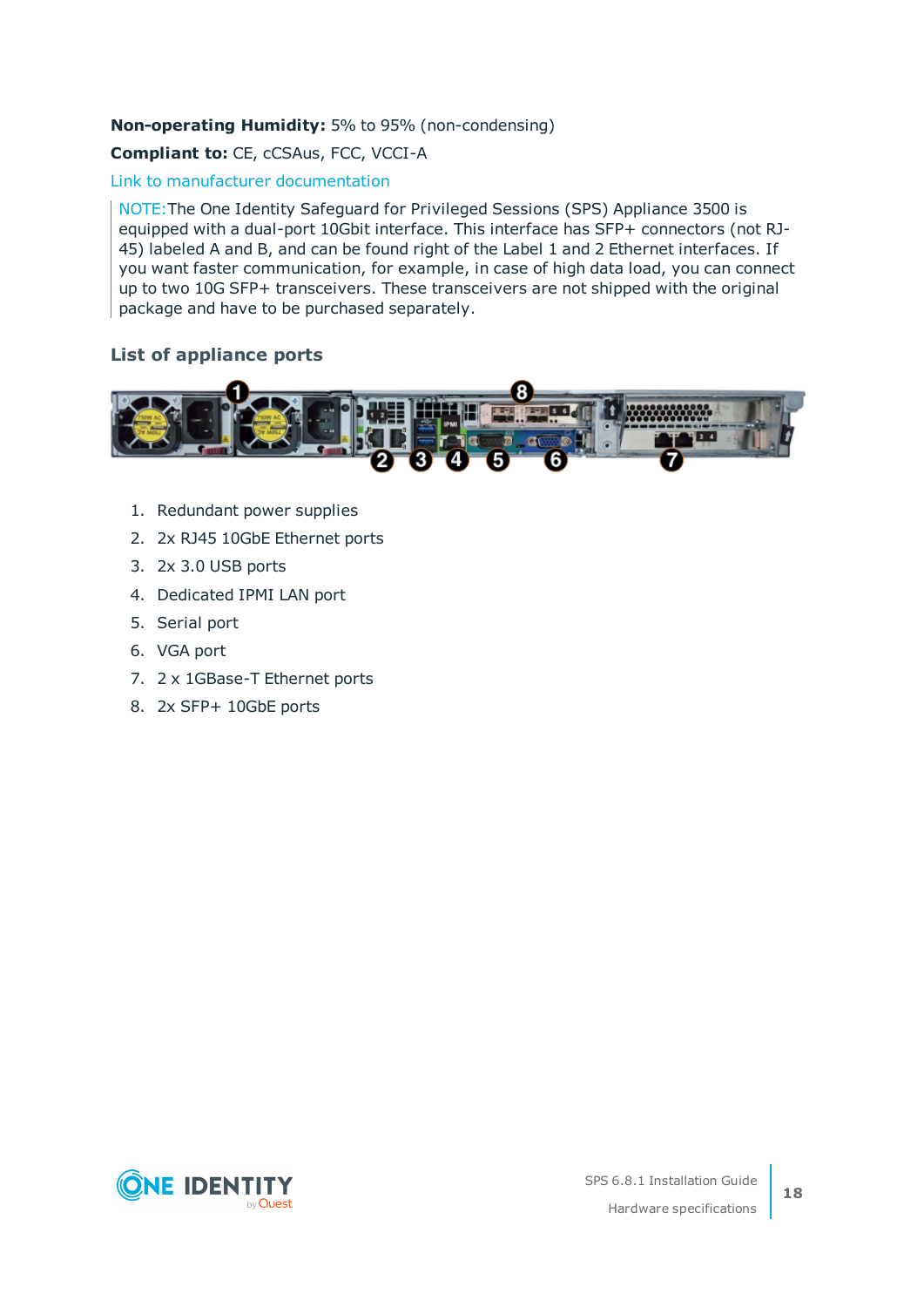# <span id="page-18-0"></span>**One Identity Safeguard for Privileged Sessions Software Installation Guide**

This document describes how to install the One Identity Safeguard for Privileged Sessions (SPS) software on a certified hardware. The list of certified hardware is available at One Identity.

Note that installing and reinstalling SPS can take a long time, especially for a HA cluster. There are no supported workarounds for reducing the necessary downtime. One Identity recommends testing SPS in a virtual environment, and using physical hardware only for verifying HA functionality and measuring performance.

## <span id="page-18-1"></span>**Installing the SPS software**

The following describes how to install a new SPS on a server.

## **Prerequisites:**

When installing SPS on a physical hardware, make sure that you use a One Identitysupported appliance, and that every hard disk required for the particular appliance is inserted. Installing SPS without the required number of hard disks can cause erroneous behavior.

### *To install a new SPS on a server*

- 1. Login to your [support](https://support.oneidentity.com/en-US/Login) portal and download the latest One Identity Safeguard for Privileged Sessions installation ISO file. Note that you need to have partner access to download One Identity Safeguard for Privileged Sessions ISO files. If you are a partner but do not see the ISO files, you can request partner access within [support](https://support.oneidentity.com/en-US/Login) portal.
- 2. Mount the ISO image, or burn it to a CD-ROM.
- 3. Connect your computer to the IPMI interface of SPS. For details, see the following



One Identity Safeguard for Privileged Sessions Software Installation Guide **19**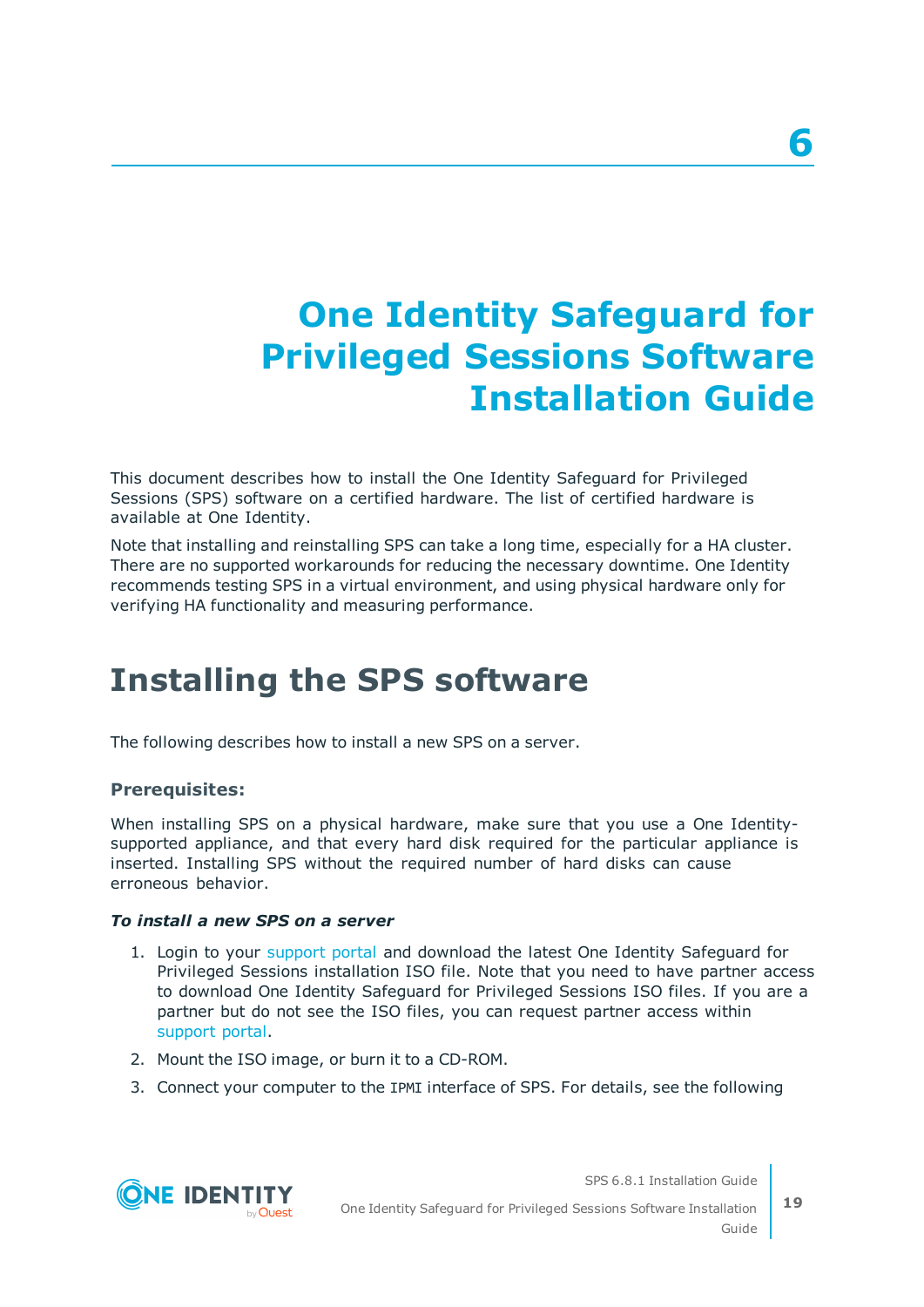documents:

For Safeguard Sessions Appliance 3000 and 3500, see the X9 SMT IPMI [User's](http://www.supermicro.com/manuals/other/X9_SMT_IPMI.pdf) Guide.

- 4. Power on the server.
- 5. Login to the IPMI web interface, and boot the One Identity Safeguard for Privileged Sessions installation CD on the server using a virtual CD-ROM. For details, see the following documents:

For Safeguard Sessions Appliance 3000 and 3500, see the X9 SMT IPMI [User's](http://www.supermicro.com/manuals/other/X9_SMT_IPMI.pdf) Guide.

6. When the One Identity Safeguard for Privileged Sessions installer starts, select **Installer**, press Enter, and wait until the server finishes the boot process.

TIP:

For testing purposes, you can speed up installation at the expense of slowing down RAID synchronization. Add the following kernel parameter to **Installer** in GRUB:

lazy\_itable\_init=true

This option defers full filesystem initialization, requiring the kernel to finish it during RAID synchronization, which slows that process down considerably. This is not recommended in a production environment.

7. Installing SPS will completely delete the contents of the hard disks. If you want to proceed installing SPS, enterYESto start the installation process. Depending on the size of the disks, the installation process takes from a few minutes to an hour to complete.

## **A** CAUTION:

### **Hazard of data loss All data on the disks will be deleted.**

- 8. The installer displays the following message: **Waiting for RAID sync...**, and starts to synchronize the disks of SPS.
	- You are recommended to wait until the synchronization finishes. RAID synchronization is a two-step process, the progress of the active step is indicated on the progress bar. Wait until both steps are completed. Note that this synchronization takes several hours, depending on the size of the hard disks (about 8 hours on the average).
	- To skip the RAID synchronization, pressCtrl+Alt+Deleteto reboot SPS. Note that the system will automatically perform the synchronization after the first boot, but in this case the process will take several days.
- 9. When the installation is finished, the Installation finished successfully message is displayed. Unmount the installation media, then press Ctrl+Alt+Delete to reboot SPS. Wait until the system reboots and displays the IP address it accepts management connections on.
- 10. *If you are installing the slave node of a SPS cluster, skip this step.* Enter the IP address displayed in the previous step into your browser and verify that the Welcome Wizard of the One Identity Safeguard for Privileged Sessions is available. (If you

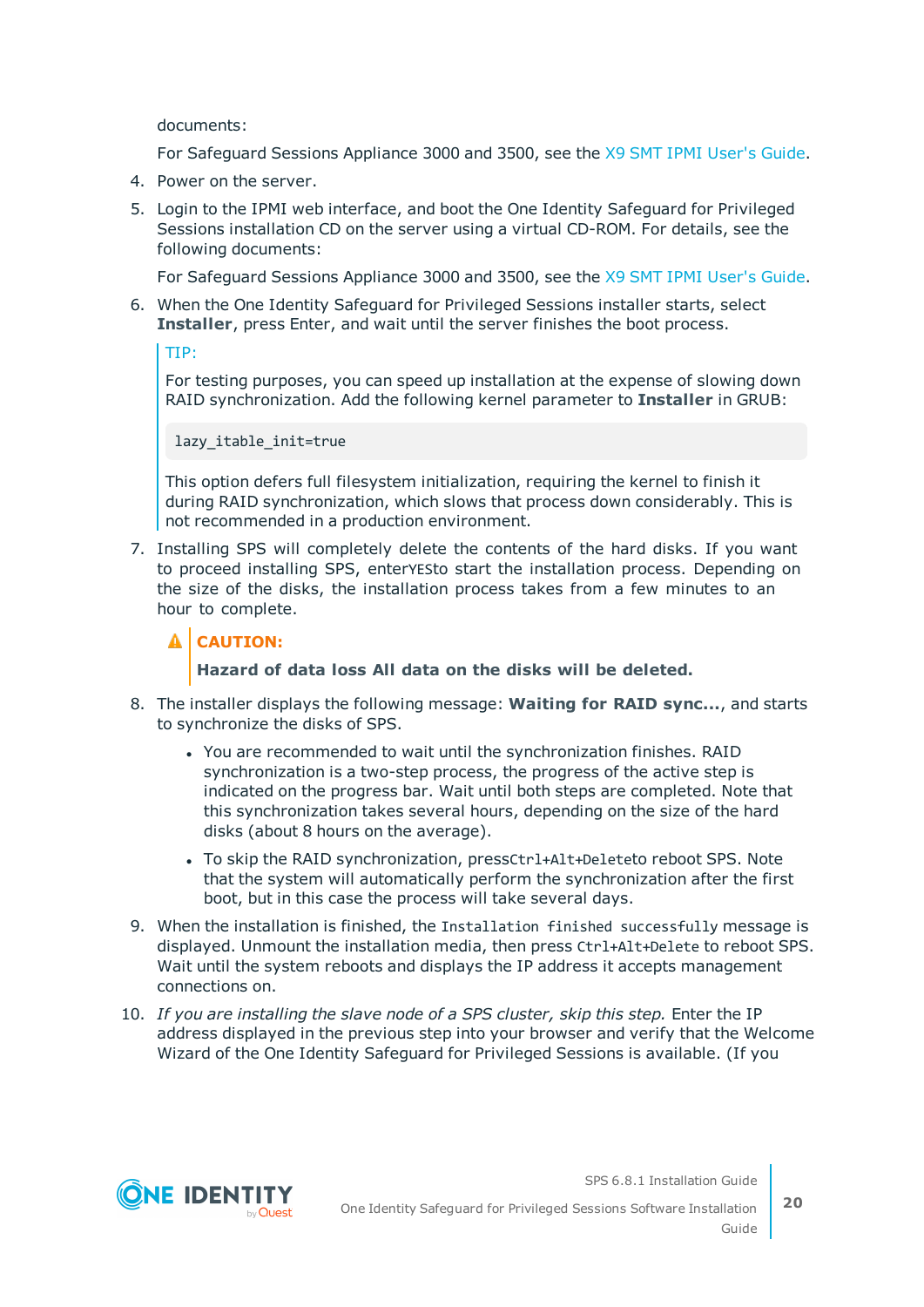have to create an alias IP address for your computer that falls into the 192.168.1.0/24 subnet (for example 192.168.1.10), see "The initial [connection](https://support.oneidentity.com/technical-documents/safeguard-for-privileged-sessions/6.8.1/administration-guide/the-welcome-wizard-and-the-first-login/the-initial-connection-to-one-identity-safeguard-for-privileged-sessions-sps/) to One Identity Safeguard for Privileged Sessions (SPS)" in the [Administration](https://support.oneidentity.com/technical-documents/safeguard-for-privileged-sessions/6.8.1/administration-guide/the-welcome-wizard-and-the-first-login/the-initial-connection-to-one-identity-safeguard-for-privileged-sessions-sps/) Guide.)

### NOTE:

For details on the supported web browsers and operating systems, see ["Supported](https://support.oneidentity.com/technical-documents/safeguard-for-privileged-sessions/6.8.1/administration-guide/basic-settings/supported-web-browsers-and-operating-systems/) web browsers and operating systems" in the [Administration](https://support.oneidentity.com/technical-documents/safeguard-for-privileged-sessions/6.8.1/administration-guide/basic-settings/supported-web-browsers-and-operating-systems/) Guide.

|  |  | <b>Figure 1: The Welcome Wizard</b> |  |
|--|--|-------------------------------------|--|
|--|--|-------------------------------------|--|

|                                                                          | 1.                                                      | 2.             | 3.                | 4.             | 5.                 | 6.            |             |  |
|--------------------------------------------------------------------------|---------------------------------------------------------|----------------|-------------------|----------------|--------------------|---------------|-------------|--|
|                                                                          | Welcome                                                 | <b>License</b> | <b>Networking</b> | <b>Users</b>   | <b>Certificate</b> | Finish        |             |  |
|                                                                          | <b>Welcome to Balabit Privileged Session Management</b> |                |                   |                |                    |               |             |  |
|                                                                          | Import old configuration                                |                |                   |                |                    |               |             |  |
| You can use your old exported configuration or continue clicking 'Next'. |                                                         |                |                   |                |                    |               |             |  |
| <b>Configuration:</b>                                                    |                                                         |                | Choose File       | No file chosen |                    | <b>Upload</b> |             |  |
|                                                                          | <b>Encryption password:</b>                             |                |                   |                |                    |               |             |  |
|                                                                          |                                                         |                |                   |                |                    |               | <b>Next</b> |  |

11. Power off the system.

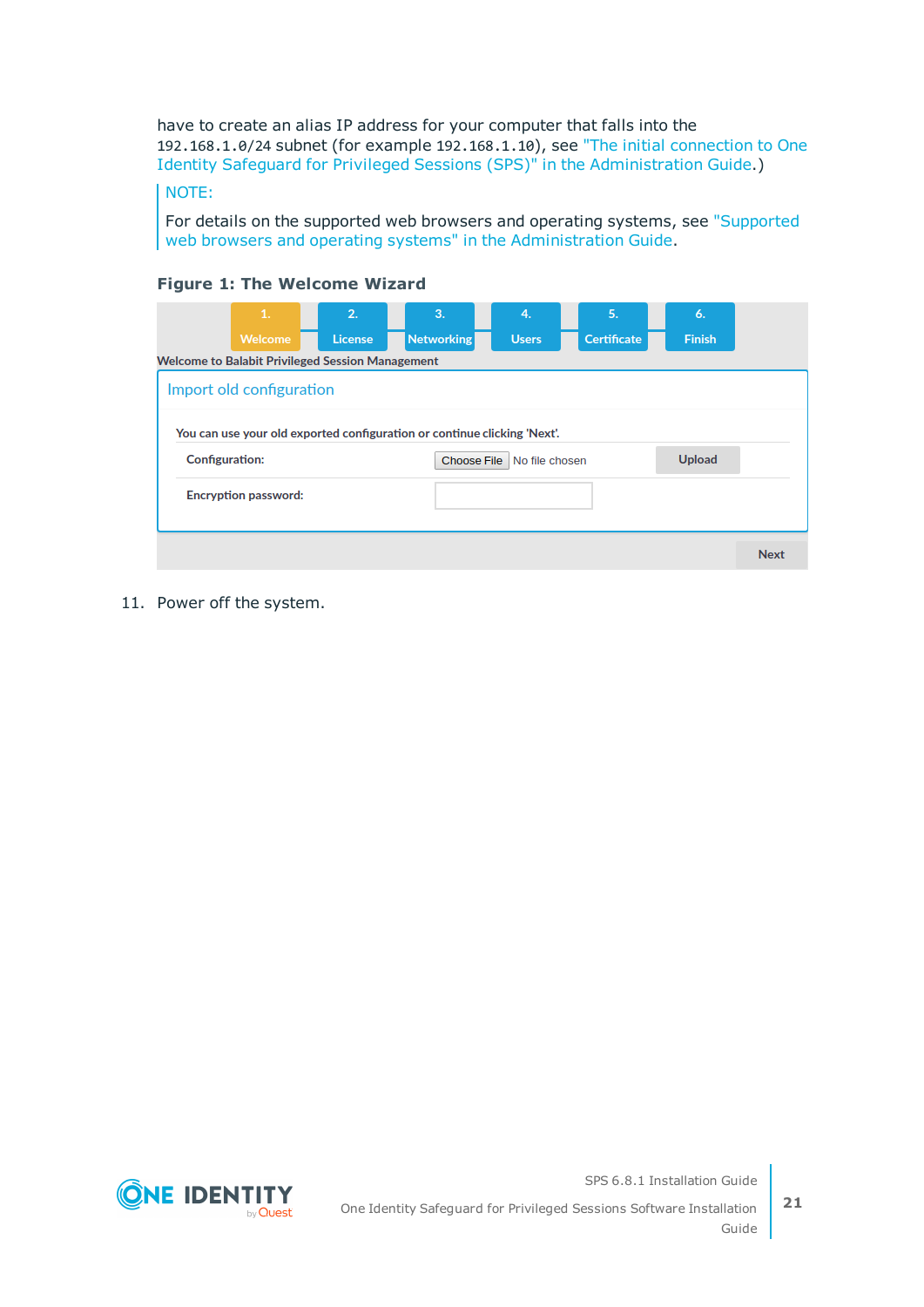# <span id="page-21-0"></span>**One Identity Safeguard for Privileged Sessions VMware Installation Guide**

This tutorial describes the possibilities and limitations of installing One Identity Safeguard for Privileged Sessions (SPS) 6.8.1 as a virtual appliance under a VMware ESXi server.

## <span id="page-21-1"></span>**Installing SPS under VMware ESXi/ESX**

The following describes how to install a new SPS under *VMware ESXi or ESX*.

## *To install a new SPS under VMware ESXi or ESX*

- 1. Create the virtual machine for SPS using the following settings. Note that these settings are suitable for evaluation purposes. To test SPS under significant load, contact One Identity for recommendations.
	- <sup>l</sup> Guest operating system: *Linux/Ubuntu 64-bit*
	- Allocate memory for the virtual machine. SPS requires a minimum of 4 GiB (8) GiB is recommended) of memory. The recommended size for the memory depends on the exact environment, but consider the following:
		- The base system requires 4 GiB of memory.
		- SPS requires about 1-5 MiB of memory for every active connection, depending on the type of the connection  $-$  graphical protocols require more memory.
	- <sup>l</sup> The hard disk controller must be *LSI Logic Parallel*.
	- Do not use RAID for the hard disk, use the data duplication features of your virtual environment instead. That way, a single hard disk is sufficient for the system. If you need to use the built-in RAID support of SPS for some reason, use two hard disks, and SPS will automatically use them in software RAID.



One Identity Safeguard for Privileged Sessions VMware Installation Guide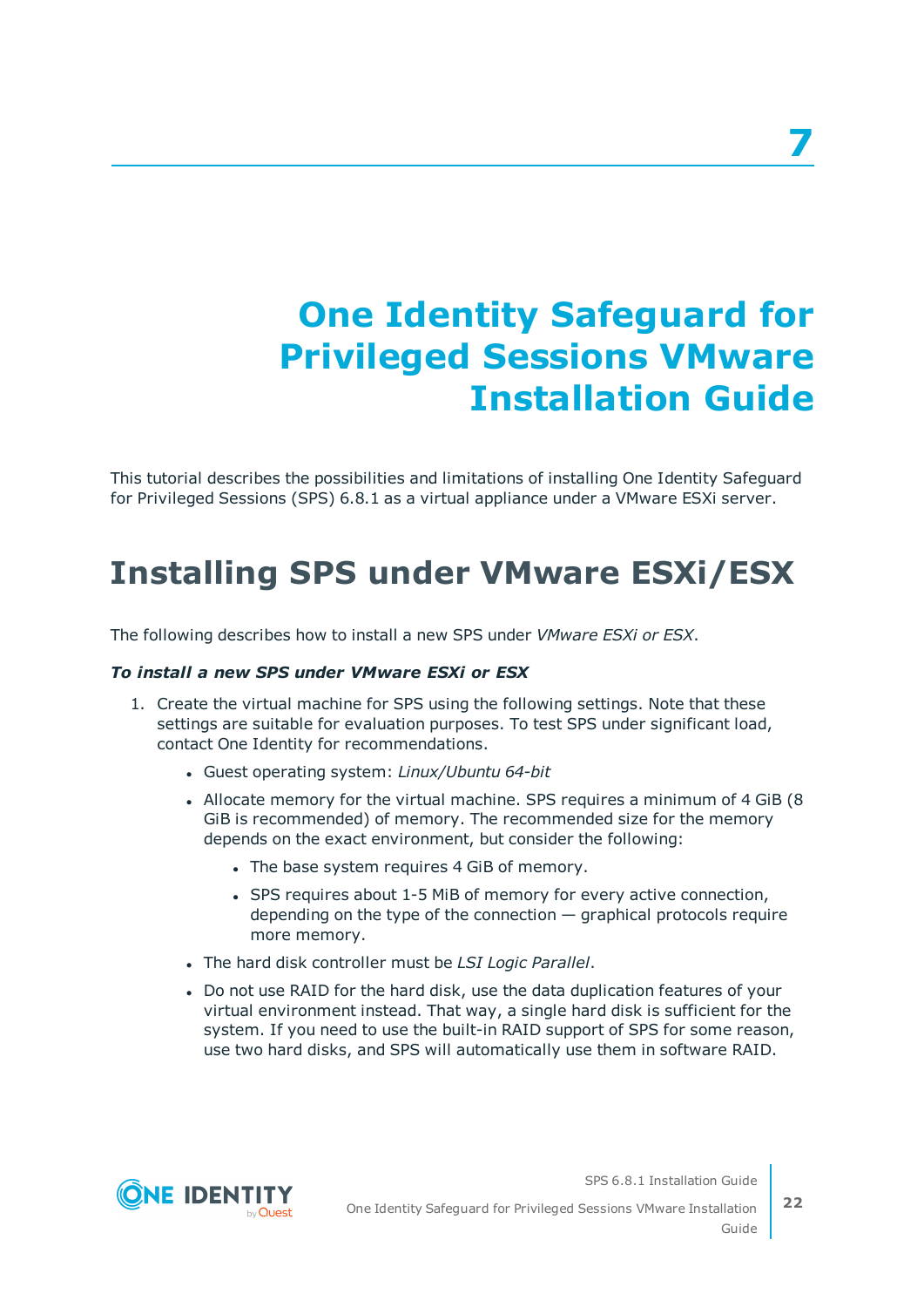## **A** CAUTION:

**Hazard of data loss When you install or reinstall SPS in a virtual environment, always create new hard disks. Using existing hard disks can cause unexpected behavior and operational problems.**

• Configure a fixed size disk with at least 20 GiB space. About 10 GiB is required for the base system, the remaining disk space is used to store data. To increase the initial disk size, see [Modifying](#page-36-1) the disk size of a SPS virtual [appliance.](#page-36-1)

## <sup>l</sup> NOTE:

SPS will use the network card with the lowest PCI ID as eth0 (Physical interface 1), the card with the second lowest PCI ID as eth1 (the Physical interface 2), and so on. In some cases, this might differ from the labels in the VMWare management interface, for example, it is possible that eth0 will be labeled as Network adapter 4, and as a result, the SPS Welcome Wizard will not be available on Network adapter 1.

SPS requires at least one network card (preferably *VMXNET3*) to function. Configurations can use up to 6 network cards.

NOTE:

The fourth (eth3) network card is reserved for High Availability mode by default. Therefore, make sure you enable, but do not attach, the fourth (eth3) network card to a network.

- 2. After creating the virtual machine, edit the settings of the machine. Set the following options:
	- a. Under **Options > VMware Tools** enable the **Shutdown, Suspend, Reset** options, otherwise the SPS administrator will not be able to access these functions from the SPS web interface.
	- b. Under **Options > Boot options** enable the **Force BIOS Setup** option. This is required to be able to check the system time (and modify it if needed) before installing SPS.
- 3. Login to your [support](https://support.oneidentity.com/en-US/Login) portal and download the latest One Identity Safeguard for Privileged Sessions installation ISO file. Note that you need to have purchased SPS as a virtual appliance or have partner access to download One Identity Safeguard for Privileged Sessions ISO files. If you are a partner but do not see the ISO files, you can request partner access within [support](https://support.oneidentity.com/en-US/Login) portal.
- 4. Mount the ISO image and boot the virtual machine. Follow the on-screen instructions to install SPS.

## <span id="page-22-0"></span>**Limitations of SPS under VMware**

The following limitations apply to running version 6.8.1 of SPS under VMware:



One Identity Safeguard for Privileged Sessions VMware Installation Guide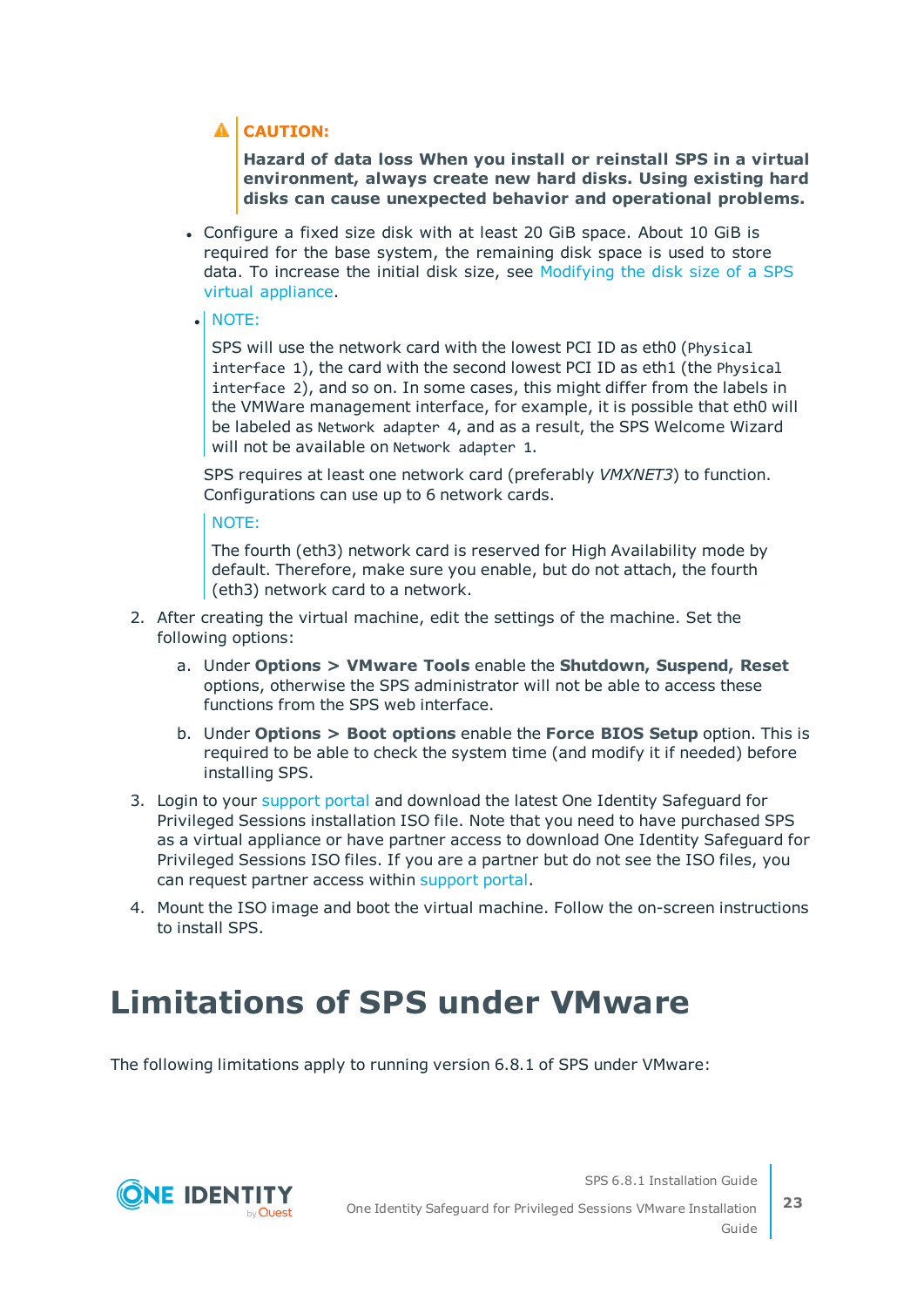- SPS can be installed under the following VMware versions:
	- VMware ESXi 5.5 or later.
	- VMware ESXi 6.0 or later.
	- VMware ESXi 6.5 or later.
	- VMware ESXi 7.0 or later.
- SPS can only use fixed disk space assigned to the virtual host, it is not possible to use on-demand disk allocation scenarios. To increase the size of the virtual disk, see [Modifying](#page-36-1) the disk size of a SPS virtual appliance on page 37.
- If High Availability (HA) operation mode is required in a virtual environment, use the HA function provided by the virtual environment.
- Hardware-related alerts and status indicators of SPS may display inaccurate information, for example, display degraded RAID status.
- Creating Quiesced snapshots is not supported. Disable this option when taking a snapshot of your SPS appliance, otherwise the boot firmware of the appliance becomes tainted.

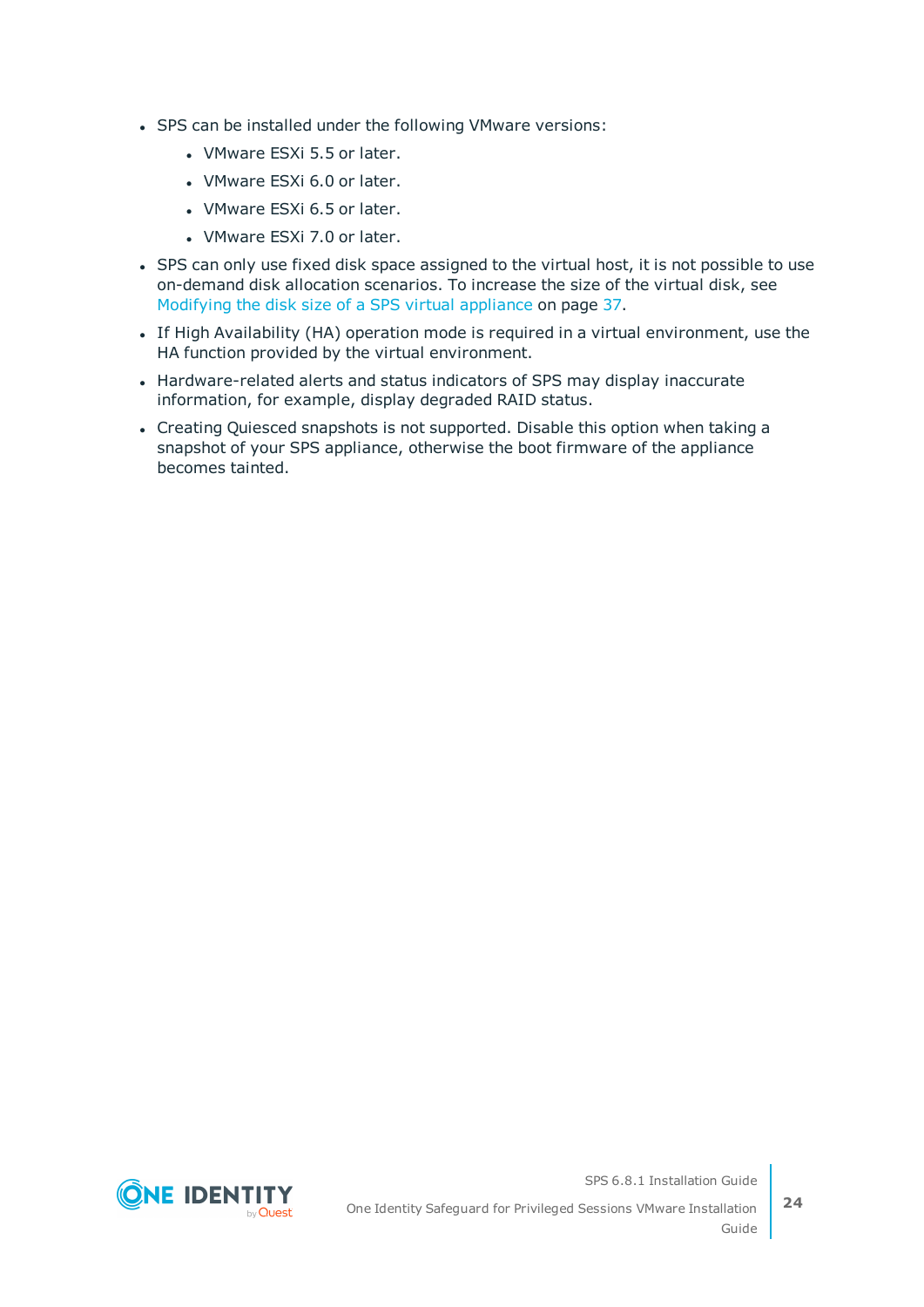# <span id="page-24-0"></span>**One Identity Safeguard for Privileged Sessions Hyper-V Installation Guide**

This tutorial describes the possibilities and limitations of installing One Identity Safeguard for Privileged Sessions (SPS) 6.8.1 as a virtual appliance under a Hyper-V server.

## <span id="page-24-1"></span>**Limitations of SPS under Hyper-V**

Version 6.8.1 of SPS has no special support for running under Hyper-V. While the basic functionality of SPS is not affected by running as a virtual appliance, the following limitations apply:

- If High Availability (HA) operation mode is required in a virtual environment, use the HA function provided by the virtual environment.
- Hardware-related alerts and status indicators of SPS may display inaccurate information, for example, display degraded RAID status.
- When running SPS under Microsoft Hyper-V, ensure that the network interfaces are actually connected to the network. When running under Hyper-V, SPS indicates on the **Basic Settings > Network > Ethernet links** page that there is a link even if the network interface is configured and enabled, but not connected to the network.
- When rebooting SPS in Hyper-V, the following critical error message may appear in the event log of the Hyper-V host:

<Virtual machine name> was reset because an unrecoverable error occurred on a virtual processor that caused a triple fault.

This is normal, there is no problem with SPS. For details, see [Triple](https://support.microsoft.com/en-us/help/2711608/triple-fault-in-event-log-shows-reset-of-linux-virtual-machines) fault in event log shows reset of Linux virtual [machines](https://support.microsoft.com/en-us/help/2711608/triple-fault-in-event-log-shows-reset-of-linux-virtual-machines).



One Identity Safeguard for Privileged Sessions Hyper-V Installation Guide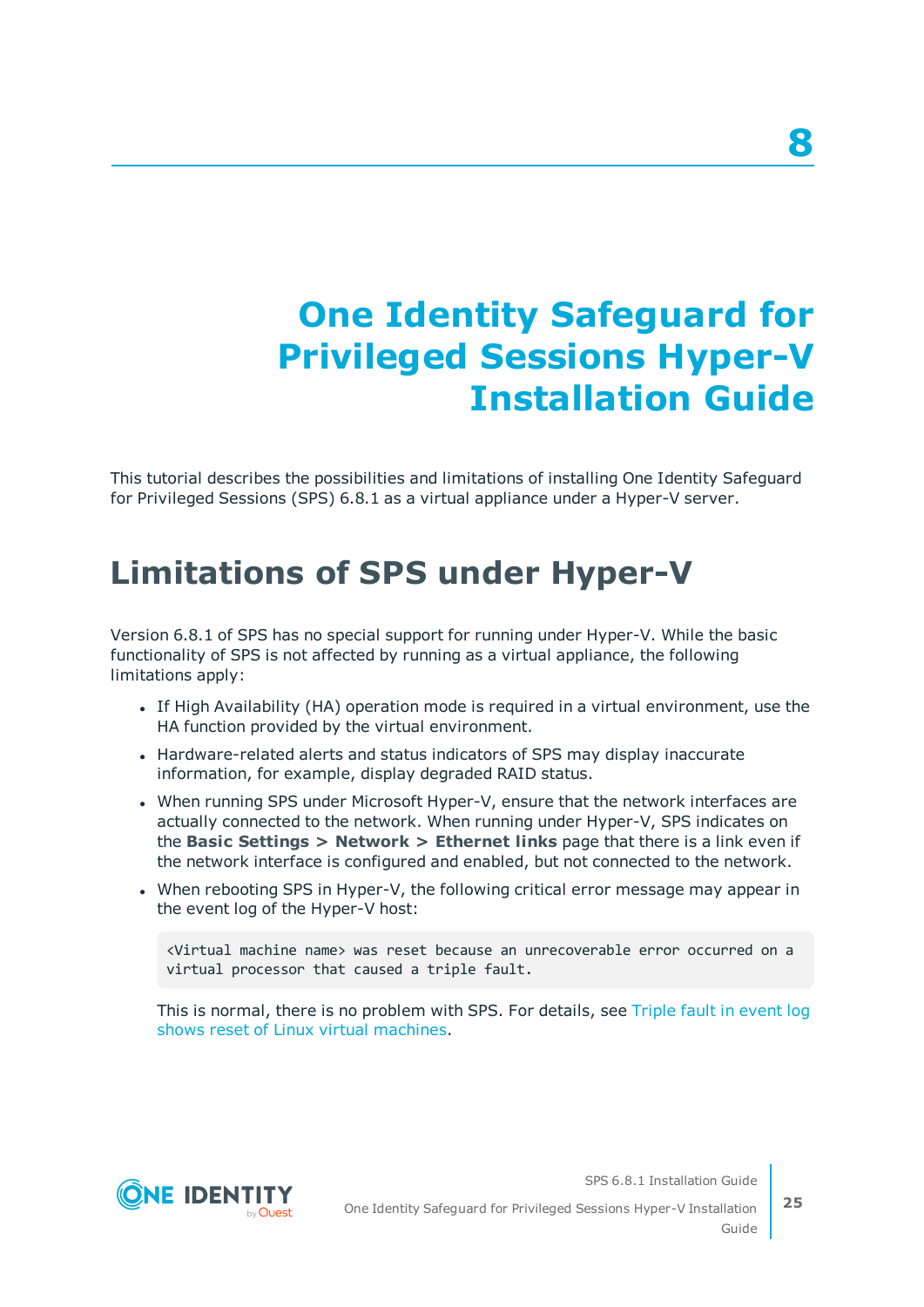## <span id="page-25-0"></span>**Installing SPS under Hyper-V**

The following describes how to install a new SPS under *Hyper-V*.

## *To install a new SPS under Hyper-V*

- 1. Create the virtual machine for SPS using the following settings. Note that these settings are suitable for evaluation purposes. To test SPS under significant load, contact One Identity for recommendations.
	- **.** Choose **Generation 1** for the virtual machine.
	- Allocate memory for the virtual machine. SPS requires a minimum of 4 GiB (8) GiB is recommended) of memory. The recommended size for the memory depends on the exact environment, but consider the following:
		- The base system requires 4 GiB of memory.
		- SPS requires about 1-5 MiB of memory for every active connection, depending on the type of the connection  $-$  graphical protocols require more memory.
	- Do not use RAID for the hard disk, use the data duplication features of your virtual environment instead. That way, a single hard disk is sufficient for the system. If you need to use the built-in RAID support of SPS for some reason, use two hard disks, and SPS will automatically use them in software RAID.

#### ΔI **CAUTION:**

**Hazard of data loss When you install or reinstall SPS in a virtual environment, always create new hard disks. Using existing hard disks can cause unexpected behavior and operational problems.**

<sup>l</sup> Configure a fixed size disk with at least 20 GiB space. About 10 GiB is required for the base system, the remaining disk space is used to store data. To increase the initial disk size, see [Modifying](#page-36-1) the disk size of a SPS virtual [appliance.](#page-36-1)

## NOTE:

SPS will use the network card with the lowest PCI ID as eth0 (Physical interface 1), the card with the second lowest PCI ID as eth1 (the Physical interface 2), and so on. In some cases, this might differ from the labels in the Hyper-V management interface, for example, it is possible that eth0 will be labeled as Network adapter 4, and as a result, the SPS Welcome Wizard will not be available on Network adapter 1.

• SPS requires at least one network card to function. Configurations can use up to 6 network cards.

NOTE:



One Identity Safeguard for Privileged Sessions Hyper-V Installation Guide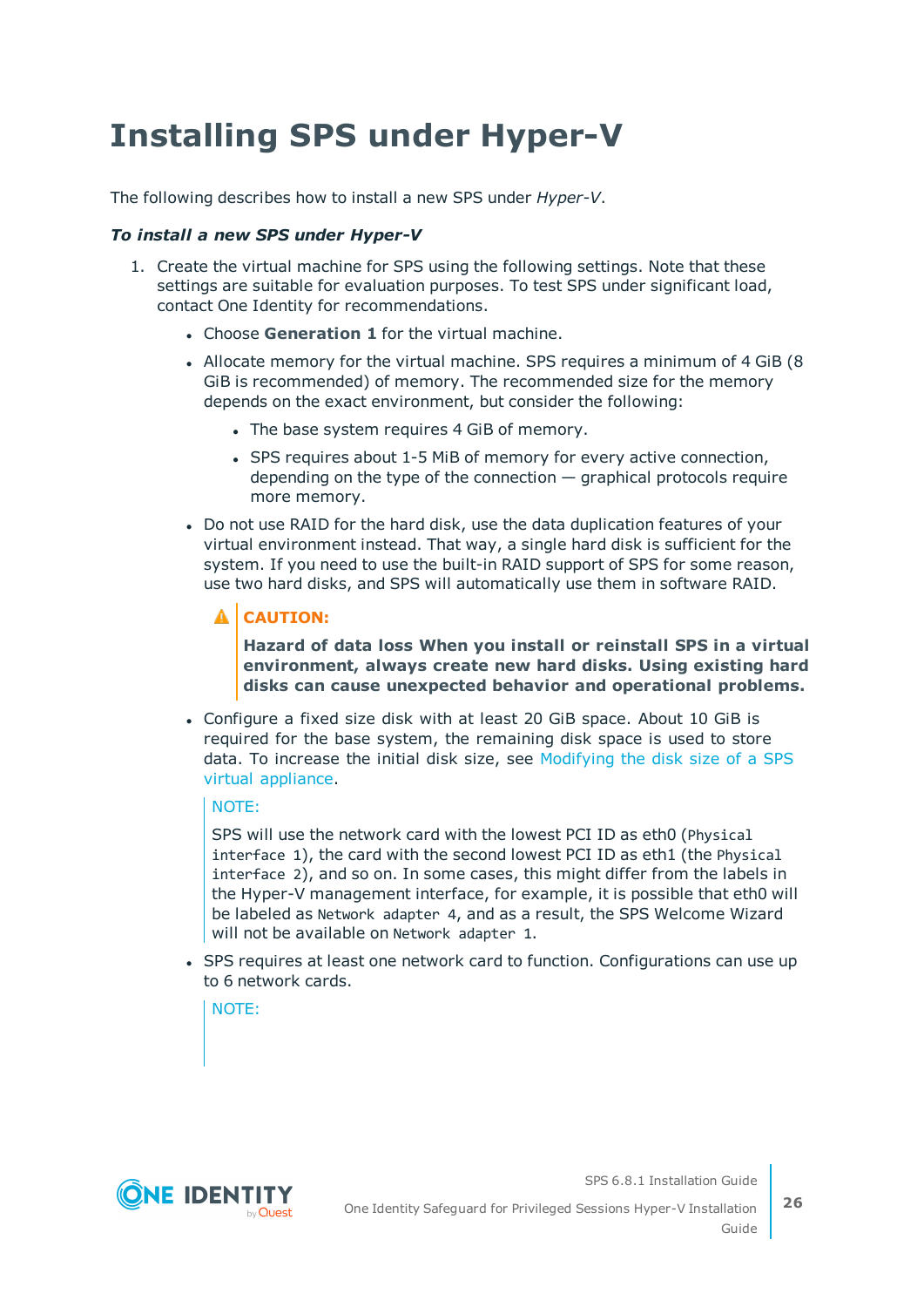The fourth (eth3) network card is reserved for High Availability mode by default. Therefore, make sure you enable, but do not attach, the fourth (eth3) network card to a network.

## **A** CAUTION:

**Hyper-V offers two kinds of virtual Network Adapters (NICs): Legacy and Synthetic. Due to a known issue (Hyper-V network adapters are mapped to a different eth on every boot), using Legacy and Synthetic NICs within the same configuration will result in improper network setup. If you have to use more than one NICs, we recommend using only Legacy NICs.**

- 2. Login to your [support](https://support.oneidentity.com/en-US/Login) portal and download the latest One Identity Safeguard for Privileged Sessions installation ISO file. Note that you need to have purchased SPS as a virtual appliance or have partner access to download One Identity Safeguard for Privileged Sessions ISO files. If you are a partner but do not see the ISO files, you can request partner access within [support](https://support.oneidentity.com/en-US/Login) portal.
- 3. Mount the ISO image and boot the virtual machine. Follow the on-screen instructions to install SPS.

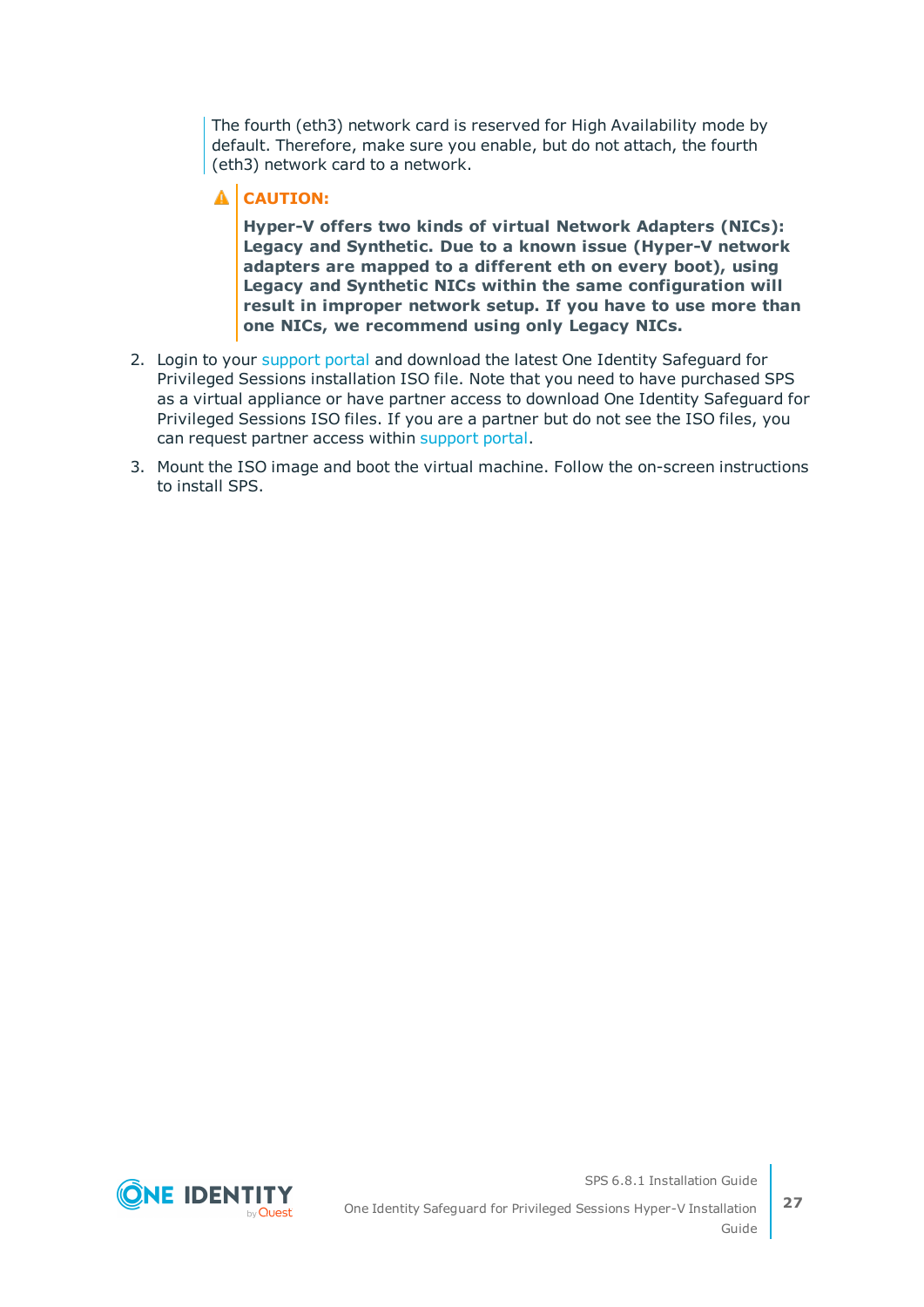# <span id="page-27-0"></span>**Installing One Identity Safeguard for Privileged Sessions as a Kernelbased Virtual Machine**

This tutorial describes the possibilities and limitations of installing One Identity Safeguard for Privileged Sessions (SPS) 6.8.1 as a virtual appliance using the [Kernel-based](http://www.linux-kvm.org/page/Main_Page) Virtual [Machine](http://www.linux-kvm.org/page/Main_Page) (KVM) solution.

## <span id="page-27-1"></span>**Installing SPS as a Kernel-based Virtual Machine**

The following describes how to install a new SPS as a Kernel-based Virtual Machine.

## *To install a new SPS as a Kernel-based Virtual Machine*

- 1. Create the virtual machine for SPS using the following settings. Note that these settings are suitable for evaluation purposes. To test SPS under significant load, contact One Identity for recommendations.
	- <sup>l</sup> Guest operating system: *Linux/Ubuntu 64-bit*
	- Allocate memory for the virtual machine. SPS requires a minimum of 4 GiB (8) GiB is recommended) of memory. The recommended size for the memory depends on the exact environment, but consider the following:
		- The base system requires 4 GiB of memory.
		- SPS requires about 1-5 MiB of memory for every active connection, depending on the type of the connection  $-$  graphical protocols require more memory.
	- <sup>l</sup> The hard disk controller must be *virtio*.
	- Do not use RAID for the hard disk, use the data duplication features of your virtual environment instead. That way, a single hard disk is sufficient for the

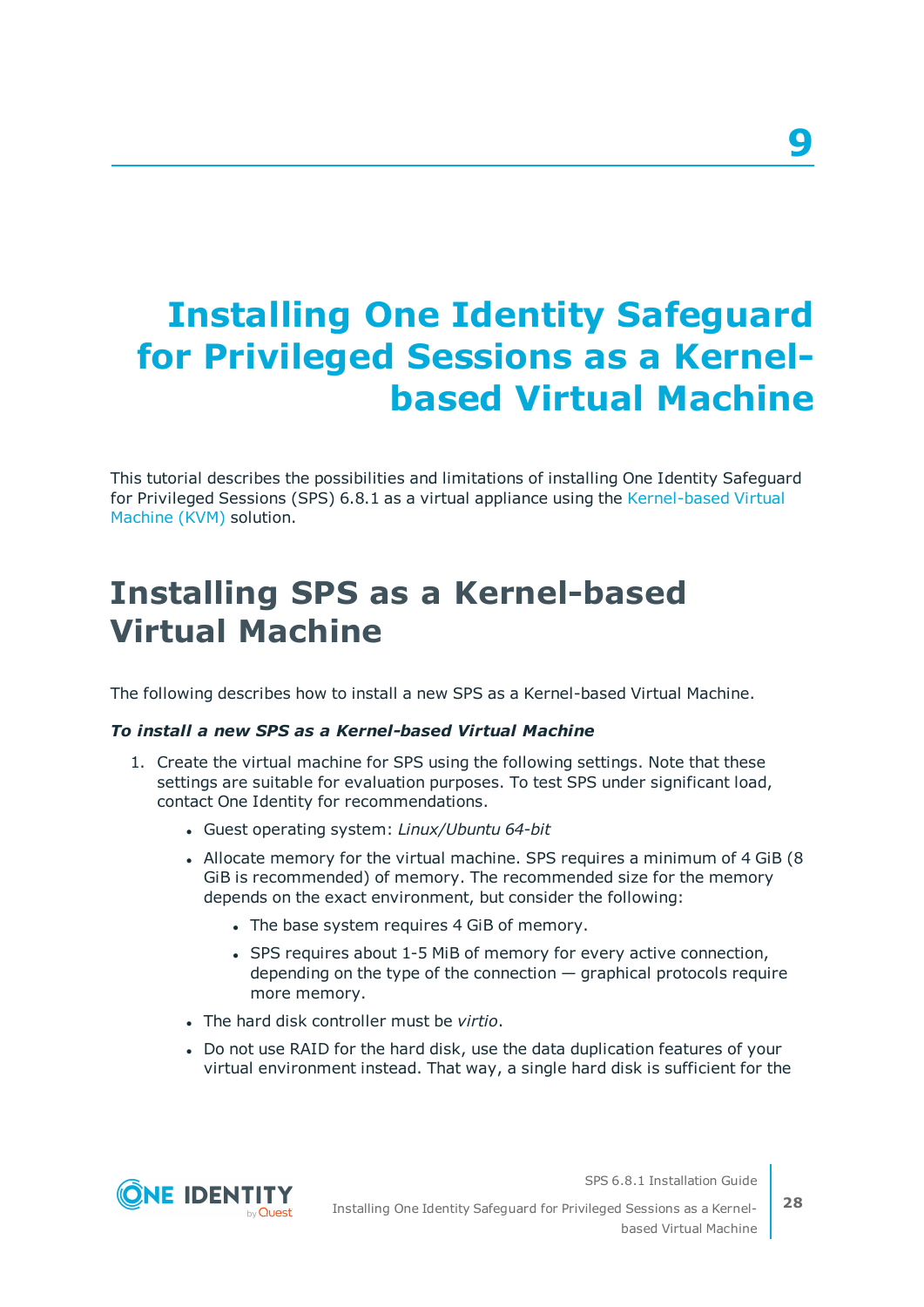system. If you need to use the built-in RAID support of SPS for some reason, use two hard disks, and SPS will automatically use them in software RAID.

## **A** CAUTION:

**Hazard of data loss When you install or reinstall SPS in a virtual environment, always create new hard disks. Using existing hard disks can cause unexpected behavior and operational problems.**

- Configure a fixed size disk with at least 20 GiB space. About 10 GiB is required for the base system, the remaining disk space is used to store data. To increase the initial disk size, see [Modifying](#page-36-1) the disk size of a SPS virtual [appliance.](#page-36-1)
- <sup>l</sup> SPS requires 4 network cards, all of them must be *virtio*.

### NOTE:

SPS will use the network card with the lowest PCI ID as eth0 (Physical interface 1), the card with the second lowest PCI ID as eth1 (the Physical interface 2), and so on. In some cases, this might differ from the labels in the VMWare management interface, for example, it is possible that eth0 will be labeled as Network adapter 4, and as a result, the SPS Welcome Wizard will not be available on Network adapter 1.

Configure unused network cards  $-$  at least the fourth (eth3)  $-$  to use internal NAT.

- To index connections without significant delay, add two CPU cores to the virtual machine. Note that these settings are suitable for evaluation purposes. To test SPS under significant load, contact One Identity for recommendations. The resource requirements of indexing depend heavily on the amount and type of the indexed traffic, and can also require using external indexer hosts (for details on external indexers, see ["Configuring](https://support.oneidentity.com/technical-documents/safeguard-for-privileged-sessions/6.8.1/administration-guide/indexing-audit-trails/configuring-external-indexers/) external indexers" in the [Administration](https://support.oneidentity.com/technical-documents/safeguard-for-privileged-sessions/6.8.1/administration-guide/indexing-audit-trails/configuring-external-indexers/) Guide).
- 2. Login to your [support](https://support.oneidentity.com/en-US/Login) portal and download the latest One Identity Safeguard for Privileged Sessions installation ISO file. Note that you need to have purchased SPS as a virtual appliance or have partner access to download One Identity Safeguard for Privileged Sessions ISO files. If you are a partner but do not see the ISO files, you can request partner access within [support](https://support.oneidentity.com/en-US/Login) portal.
- 3. Mount the ISO image and boot the virtual machine. Follow the on-screen instructions to install SPS.

## <span id="page-28-0"></span>**Limitations of SPS under KVM**

The following limitations apply to running version 6.8.1 of SPS under KVM:

• SPS can be installed under KVM on most modern Linux distributions. One Identity currently tests the following KVM version:

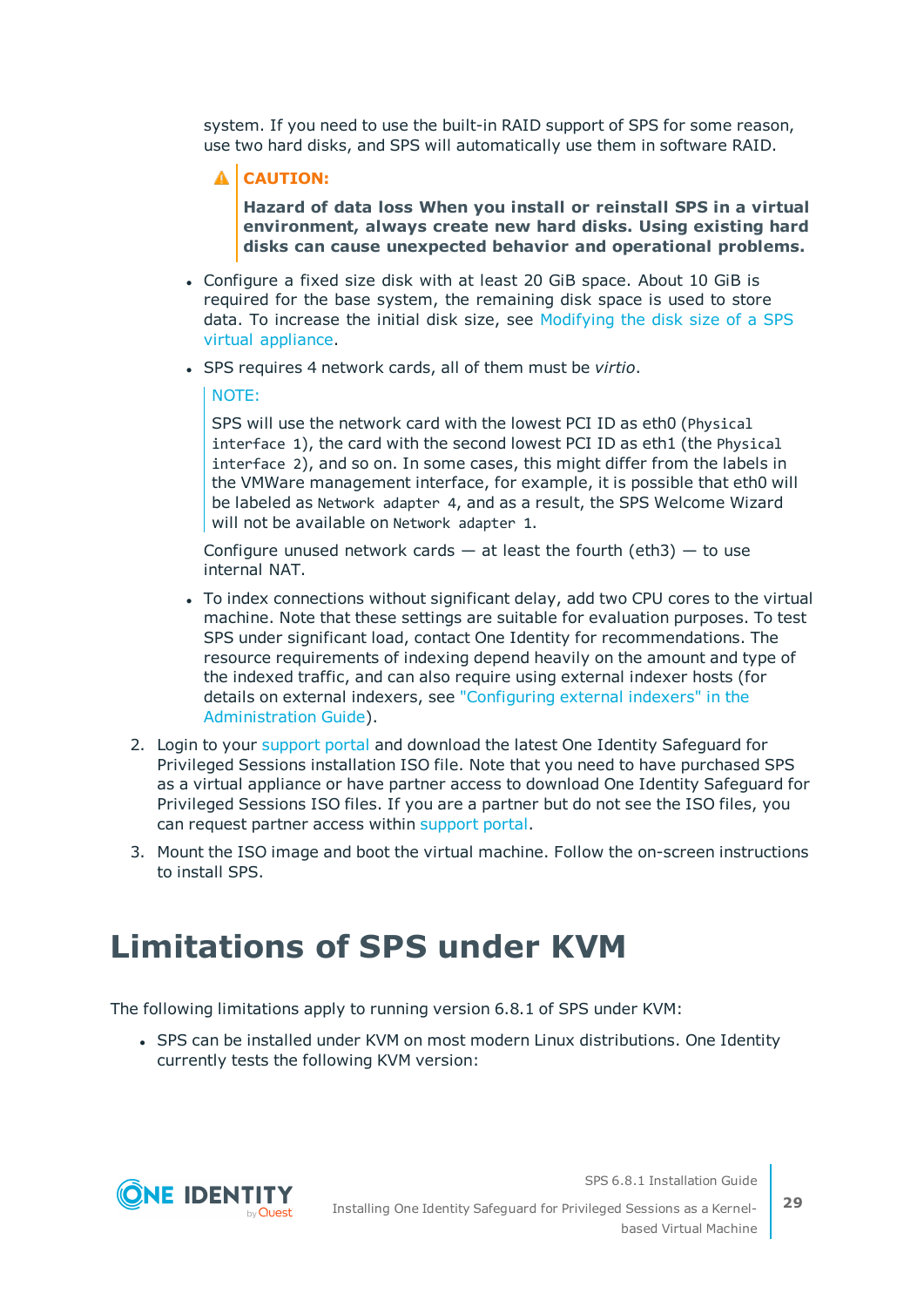# virsh version Compiled against library: libvirt 1.2.17 Using library: libvirt 1.2.17 Using API: QEMU 1.2.17 Running hypervisor: QEMU 1.5.3

- SPS can only use fixed disk space assigned to the virtual host, it is not possible to use on-demand disk allocation scenarios.
- If High Availability (HA) operation mode is required in a virtual environment, use the HA function provided by the virtual environment.
- Hardware-related alerts and status indicators of SPS may display inaccurate information, for example, display degraded RAID status.

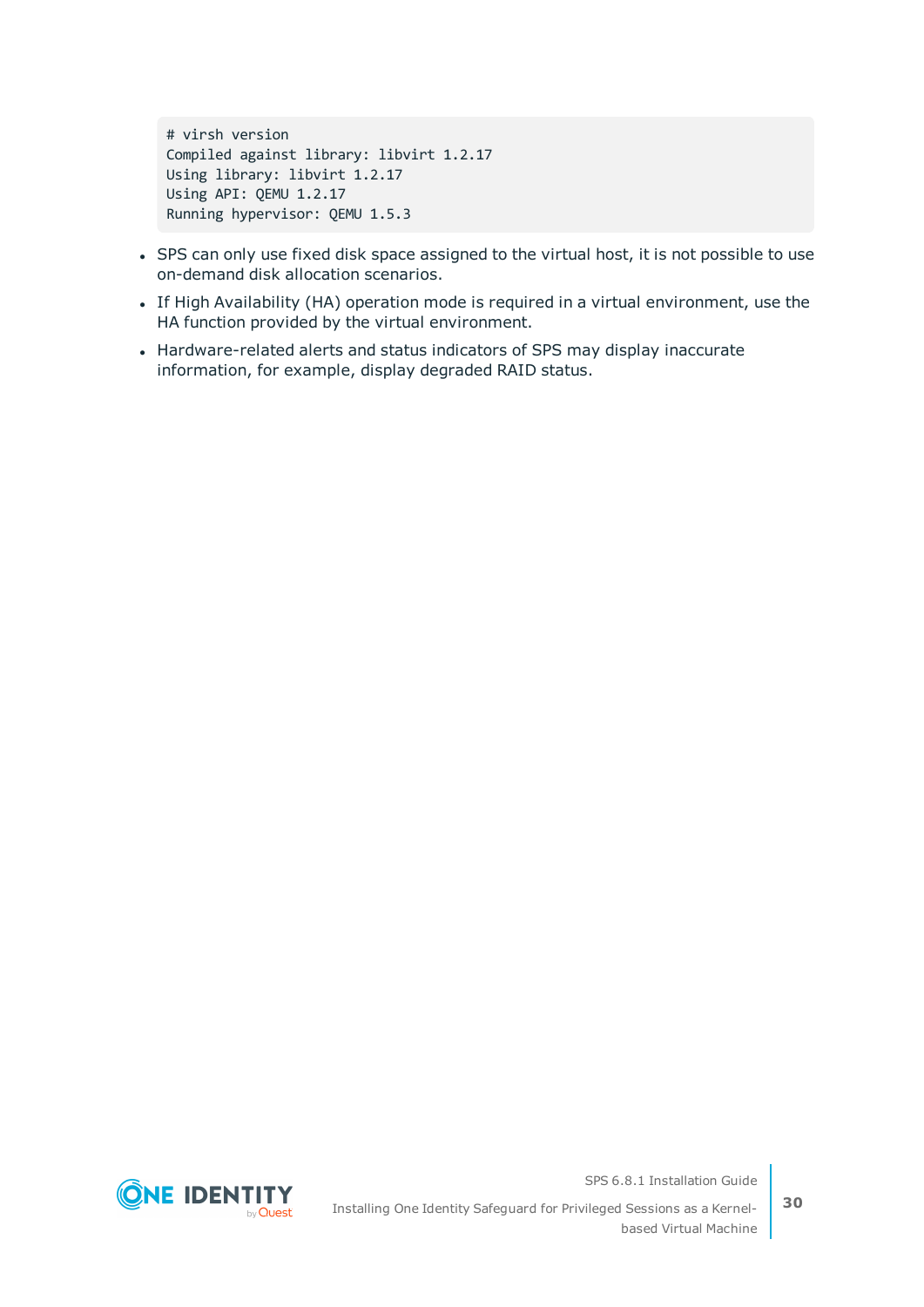# <span id="page-30-0"></span>**Deploying One Identity Safeguard for Privileged Sessions from the Azure Marketplace**

This guide provides detailed descriptions for deploying One Identity Safeguard for Privileged Sessions (SPS) from the Microsoft Azure Marketplace.

## **Before you start:**

Before you start evaluating SPS, make sure you understand what SPS is and how it works. This information can greatly help you get SPS operational.

## <span id="page-30-1"></span>**Prerequisites**

The following prerequisites must be met to deploy SPS in Microsoft Azure:

- You have a valid One Identity Safeguard for Privileged Sessions license. When deployed from the Microsoft Azure Marketplace, the One Identity Safeguard for Privileged Sessions uses the "Bring your own license" model. Note that to deploy two active SPS nodes as an availability set, you must purchase two standalone SPS licenses. To purchase a license, [contact](https://www.oneidentity.com/buy/) our Sales Team.
- Microsoft recommends to use the Azure Resource Manager (ARM) [deployment](https://docs.microsoft.com/en-us/azure/azure-resource-manager/resource-manager-deployment-model) model. When you install SPS from the Azure Marketplace, SPS supports only this deployment method. If you need to deploy SPS into and infrastructure that uses the Classic deployment model, contact your One Identity sales representative.
- . You have a Microsoft Azure account.



Deploying One Identity Safeguard for Privileged Sessions from the Azure Marketplace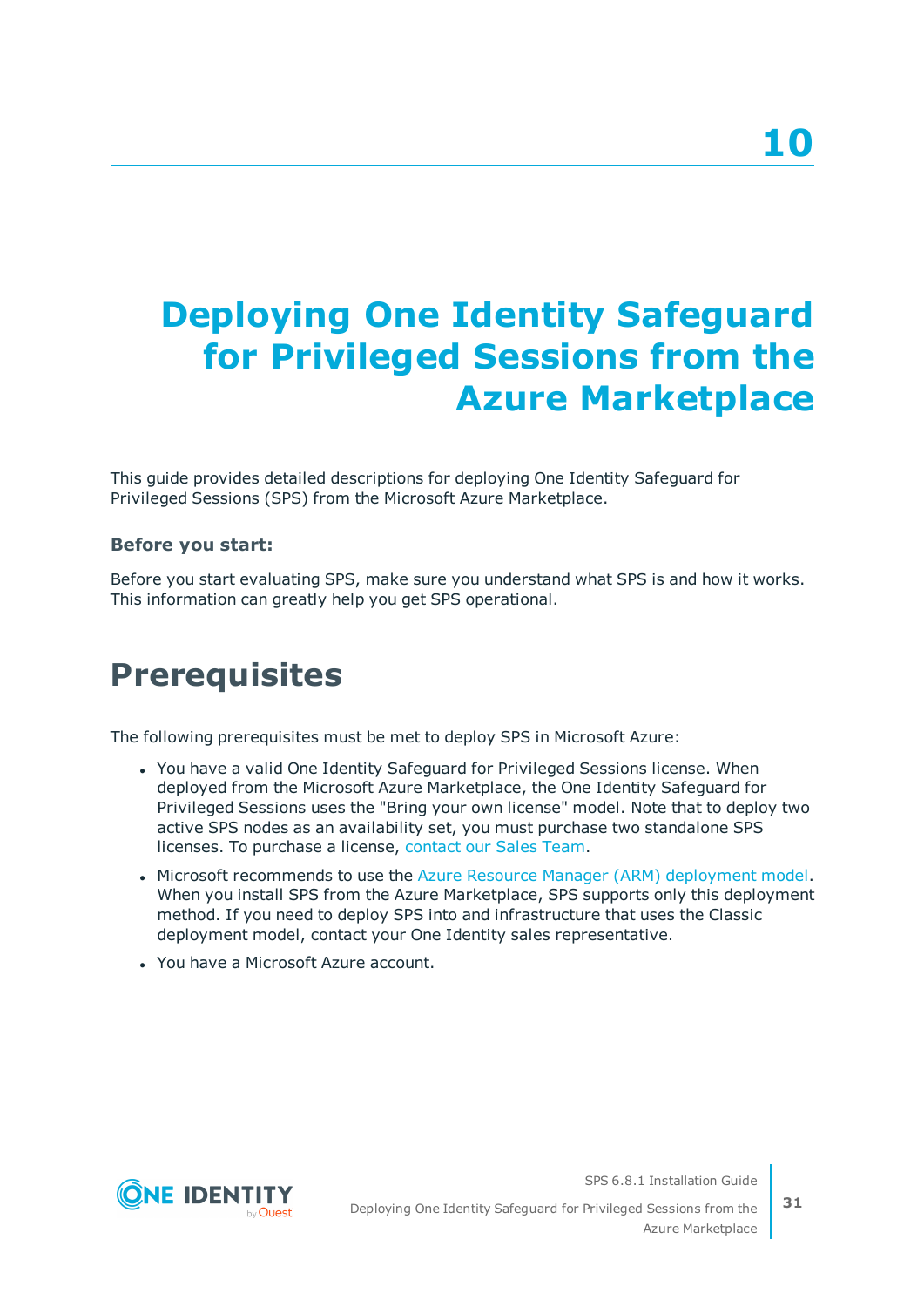# <span id="page-31-0"></span>**Limitations**

The following limitations apply to SPS when you deploy it from the Microsoft Azure Marketplace.

## **A** CAUTION:

**Do not export or import configuration between a physical SPS deployment and a virtual one. Because of the differences and limitations between physical and virtual appliances, configure the virtual appliance from scratch to ensure proper functionality. When you migrate a virtual SPS to another one, you can export and import the configuration.**

- Root login is not available on the console.
- SSH access is only available after you have completed the Welcome Wizard.
- Currently, the data that is entered during the provisioning phase (for example, the username and the IP address) of creating the virtual machine in Azure is not transferred to SPS. Therefore, only the data entered in the Welcome Wizard will be used.
- By default, you can only use Physical interface 1 (eth0) of SPS, with a single IP address. Aside from changing the IP address of SPS, do not modify other interfacerelated settings (additional logical interfaces, IP forwarding, and so on) on the **Basic Settings > Network** page of SPS.

The number of interfaces you can use depends on the size of your Azure VM. If your VM allows you to use multiple interfaces, you can configure multiple interfaces in SPS. For details, see VM with [multiple](https://docs.microsoft.com/en-us/azure/virtual-network/virtual-network-deploy-multinic-classic-ps) NICs.

- **.** The **Seal the box** functionality is not available.
- The High Availability support of SPS was designed to work between two physical SPS appliances. This feature is not available in Azure environments. For further details, see the High Availability and [redundancy](#page-35-0) in Microsoft Azure.
- Due to Azure requirements, an additional 5-minute delay has been added to the boot process. This ensures that the root device appears in the system.
- The size of the hard disk in Azure is 100 Gb. You cannot extend this virtual disk size later, nor can you write to Samba or other disks. In case you run out of disk space, either configure a **Backup policy** and an **Archive policy** if you have a server for this purpose, or configure a **Cleanup policy** that deletes the audit trails at certain time intervals. For details, see "Data and [configuration](https://support.oneidentity.com/technical-documents/safeguard-for-privileged-sessions/6.8.1/administration-guide/basic-settings/data-and-configuration-backups/) backups" in the [Administration](https://support.oneidentity.com/technical-documents/safeguard-for-privileged-sessions/6.8.1/administration-guide/basic-settings/data-and-configuration-backups/) Guide and "Archiving and cleanup" in the [Administration](https://support.oneidentity.com/technical-documents/safeguard-for-privileged-sessions/6.8.1/administration-guide/basic-settings/archiving-and-cleanup/) Guide.
- SPS currently cannot receive its IP address using DHCP. Make sure that:
	- The IP address you have configured in Azure and the IP address that you configure for SPS for the **Physical interface 1** on the Networking settings part of the Welcome Wizard are the same. Otherwise, you will not be able to access SPS.
	- You set the internal IP static on the Network Interfaces tab of the Virtual



Deploying One Identity Safeguard for Privileged Sessions from the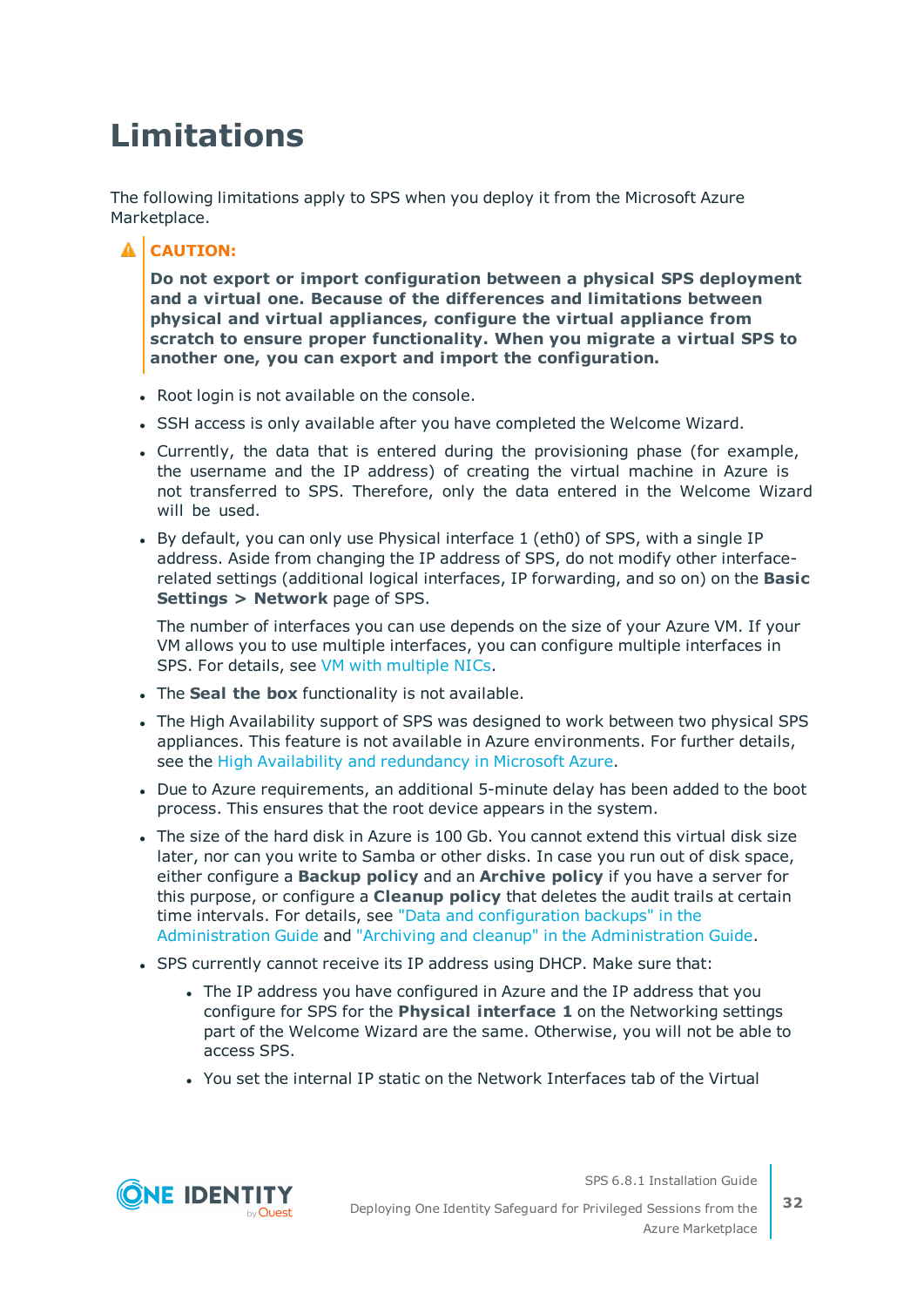Machine.

- Do not assign a public IP address to SPS, use SPS as a component of your internal infrastructure. If you absolutely must configure Welcome Wizard from a publicly accessible IP address, note that SPS will be publicly accessible. If you assign a public IP to the web management interface, consider the following:
	- Select a complex passphrase.
	- Limit access to the management interface based on the source IP address, and make sure that brute-force protection for the administrator web login is enabled (they are enabled by default). For details, see "Configuring user and [administrator](https://support.oneidentity.com/technical-documents/safeguard-for-privileged-sessions/6.8.1/administration-guide/basic-settings/network-settings/configuring-user-and-administrator-login-addresses/) login addresses" in the [Administration](https://support.oneidentity.com/technical-documents/safeguard-for-privileged-sessions/6.8.1/administration-guide/basic-settings/network-settings/configuring-user-and-administrator-login-addresses/) Guide.
	- Configure an email alert or SNMP trap for administrator logon events. For details, see "Configuring e-mail alerts" in the [Administration](https://support.oneidentity.com/technical-documents/safeguard-for-privileged-sessions/6.8.1/administration-guide/basic-settings/ system-logging-snmp-and-e-mail-alerts/configuring-e-mail-alerts/) Guide and "Configuring SNMP alerts" in the [Administration](https://support.oneidentity.com/technical-documents/safeguard-for-privileged-sessions/6.8.1/administration-guide/basic-settings/ system-logging-snmp-and-e-mail-alerts/configuring-snmp-alerts/) Guide.
	- Forward the logs of SPS to a log server (for example, to a [syslog-ng](https://syslog-ng.com/) server, or an [syslog-ng](https://syslog-ng.com/) Store Box appliance) so that if the local logs are compromised, you still have an authentic copy of the original logs.
	- For security reasons, disable SSH access to SPS when it is not needed. Accessing the SPS host directly using SSH is not recommended or supported, except for troubleshooting purposes. If you enable SSH access, restrict the clients that can access SPS based on their source IP address, and make sure that brute-force protection is enabled (they are enabled by default). For details, see ["Enabling](https://support.oneidentity.com/technical-documents/safeguard-for-privileged-sessions/6.8.1/administration-guide/managing-one-identity-safeguard-for-privileged-sessions-sps/accessing-the-one-identity-safeguard-for-privileged-sessions-sps-console/enabling-ssh-access-to-the-one-identity-safeguard-for-privileged-sessions-sps-host/) SSH access to the One Identity [Safeguard](https://support.oneidentity.com/technical-documents/safeguard-for-privileged-sessions/6.8.1/administration-guide/managing-one-identity-safeguard-for-privileged-sessions-sps/accessing-the-one-identity-safeguard-for-privileged-sessions-sps-console/enabling-ssh-access-to-the-one-identity-safeguard-for-privileged-sessions-sps-host/) for Privileged Sessions (SPS) host" in the [Administration](https://support.oneidentity.com/technical-documents/safeguard-for-privileged-sessions/6.8.1/administration-guide/managing-one-identity-safeguard-for-privileged-sessions-sps/accessing-the-one-identity-safeguard-for-privileged-sessions-sps-console/enabling-ssh-access-to-the-one-identity-safeguard-for-privileged-sessions-sps-host/) Guide.
	- To prevent unauthorized access to the audit trail files recorded on SPS, configure proper access control rules for the user groups and encrypt every audit trail. If you use encryption, store your keys in the personal or in the temporary key store. For details, see ["Encrypting](https://support.oneidentity.com/technical-documents/safeguard-for-privileged-sessions/6.8.1/administration-guide/general-connection-settings/audit-policies/encrypting-audit-trails/) audit trails" in the [Administration](https://support.oneidentity.com/technical-documents/safeguard-for-privileged-sessions/6.8.1/administration-guide/general-connection-settings/audit-policies/encrypting-audit-trails/) Guide,
- Upgrading SPS in Azure is the same as upgrading a physical appliance: you have to upload the firmware on the SPS web interface. For detailed instructions, see [Upgrade](https://support.oneidentity.com/technical-documents/safeguard-for-privileged-sessions/6.8.1/upgrade-guide/) Guide.

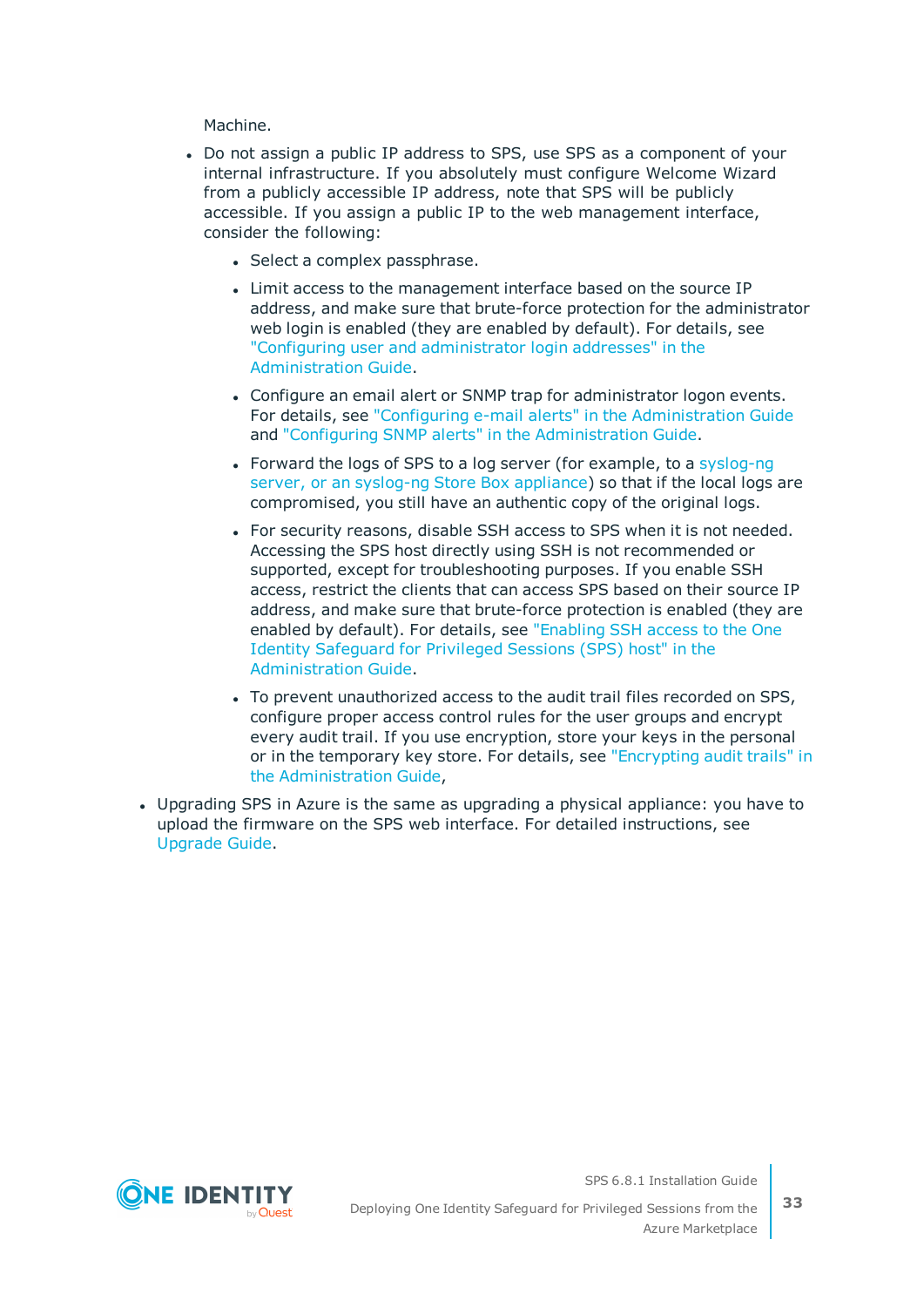## <span id="page-33-0"></span>**Deploy One Identity Safeguard for Privileged Sessions from the Microsoft Azure Marketplace**

## **Purpose:**

The following describes how to have a One Identity Safeguard for Privileged Sessions running in Microsoft Azure.

### *To have a One Identity Safeguard for Privileged Sessions running in Microsoft Azure*

## 1. **Deploy One Identity Safeguard for Privileged Sessions from the Microsoft Azure Marketplace**

Create and configure a One Identity Safeguard for Privileged Sessions virtual machine (VM) in the Azure portal. For details, see the [Microsoft](https://docs.microsoft.com/en-us/azure/virtual-machines/windows/quick-create-portal) Azure [documentation,](https://docs.microsoft.com/en-us/azure/virtual-machines/windows/quick-create-portal) here we just describe the SPS-specific settings.

- a. Login to the Azure [portal,](https://portal.azure.com/) select **One Identity Safeguard for Privileged Sessions** from the Azure Marketplace, then click **Create**.
- b. Fill the required fields of the **Basics** blade. Note that you must fill the **User name** and **Authentication Password/SSH public key** fields, but SPS will not actually use these settings (SPS will use the parameters you configure in the SPS Welcome Wizard).
- c. Choose a size for the VM. If you want to use this machine in production and need help about sizing or architecture design, contact your One Identity sales representative.

The number of interfaces you can use depends on the size of your Azure VM. If your VM allows you to use multiple interfaces, you can configure multiple interfaces in SPS. For details, see VM with [multiple](https://docs.microsoft.com/en-us/azure/virtual-network/virtual-network-deploy-multinic-classic-ps) NICs.

- d. On the **Settings** blade, disable monitoring.
- e. When the deployment is finished, navigate to the network settings of the new VM in the Azure portal. Change the IP address of the SPS network interface to Static, and note down the IP address and the hostname (you will need it in the SPS Welcome Wizard).
- f. If you want to backup or archive data from SPS into Azure, [create](https://docs.microsoft.com/en-us/azure/storage/files/storage-dotnet-how-to-use-files#use-the-azure-portal-to-manage-a-file-share) an Azure File [Share](https://docs.microsoft.com/en-us/azure/storage/files/storage-dotnet-how-to-use-files#use-the-azure-portal-to-manage-a-file-share). Note down the following information of the file share, because you will need it to configure SPS backups and archiving: URL, Username, Password.

## **A** CAUTION:

**If you have multiple SPS VMs, make sure to use a separate file share for each SPS.**

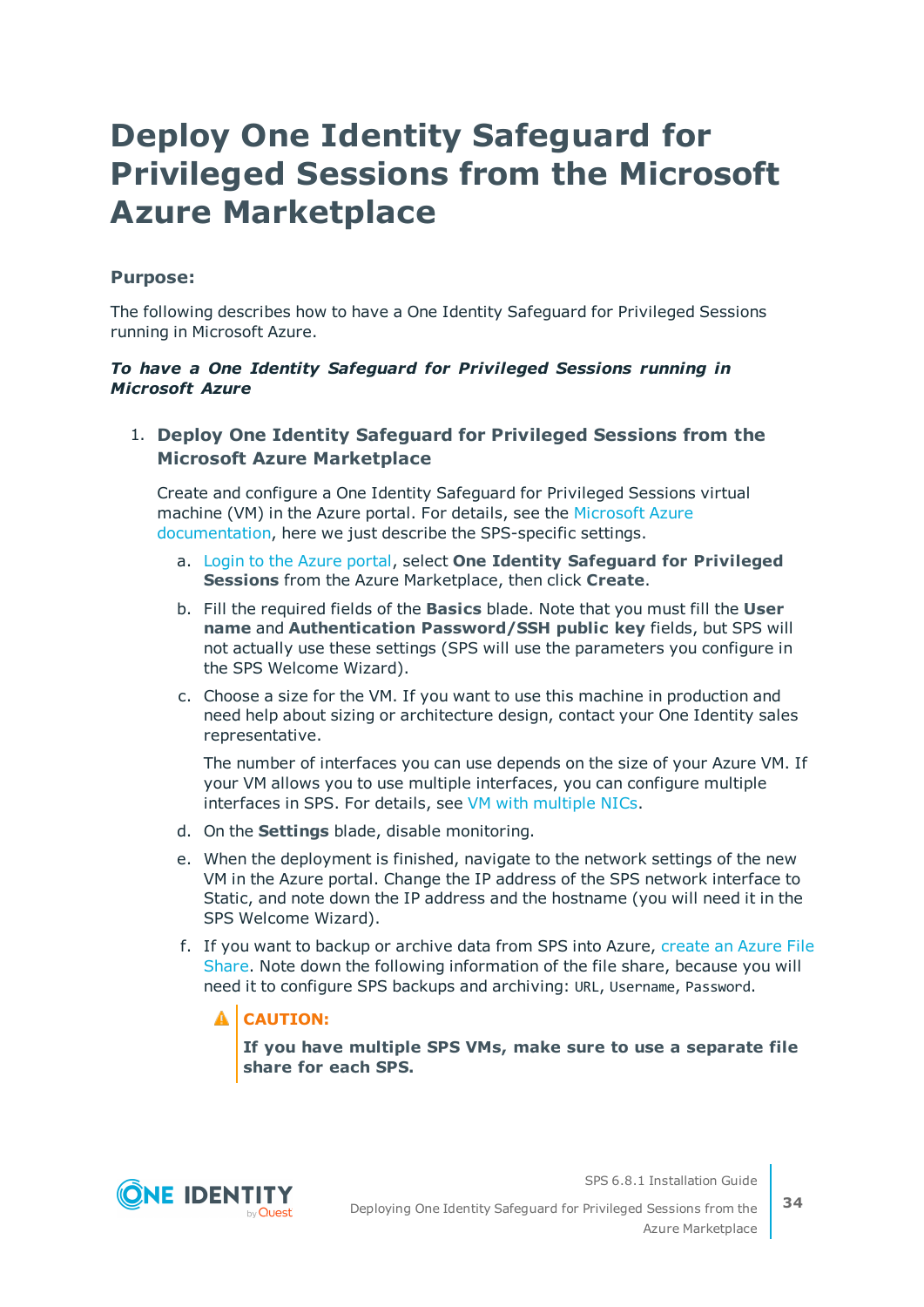## 2. **Complete the SPS Welcome Wizard**

Complete the SPS Welcome Wizard (for details, see ["Configuring](https://support.oneidentity.com/technical-documents/safeguard-for-privileged-sessions/6.8.1/administration-guide/the-welcome-wizard-and-the-first-login/configuring-one-identity-safeguard-for-privileged-sessions-sps-with-the-welcome-wizard/) One Identity [Safeguard](https://support.oneidentity.com/technical-documents/safeguard-for-privileged-sessions/6.8.1/administration-guide/the-welcome-wizard-and-the-first-login/configuring-one-identity-safeguard-for-privileged-sessions-sps-with-the-welcome-wizard/) for Privileged Sessions (SPS) with the Welcome Wizard" in the [Administration](https://support.oneidentity.com/technical-documents/safeguard-for-privileged-sessions/6.8.1/administration-guide/the-welcome-wizard-and-the-first-login/configuring-one-identity-safeguard-for-privileged-sessions-sps-with-the-welcome-wizard/) Guide). Note the following points specific for Azure deployments. When configuring the network settings of SPS note the following points.

### A **CAUTION:**

**Do not export or import configuration between a physical SPS deployment and a virtual one. Because of the differences and limitations between physical and virtual appliances, configure the virtual appliance from scratch to ensure proper functionality. When you migrate a virtual SPS to another one, you can export and import the configuration.**

- a. Into the **Physical interface EXT or 1 — IP address** field, enter the static IP address of the SPS VM that you set on the Azure portal.
- b. **Default GW**: The default gateway is usually the first address in a subnet (for example, if your subnet is 10.7.0.0/24, then the gateway will be 10.7.0.1).
- c. **Hostname**: Use the hostname you have configured for the SPS VM on the Azure portal.
- d. **DNS server**: You can use any DNS server that the SPS VM can access, even public ones.

## 3. **Configure SPS**

Login to SPS and configure it.

- a. Configure backups for SPS. For backup and archiving purposes One Identity recommends the built-in file shares of Azure. For details on configuring backups, see "Data and configuration backups" in the [Administration](https://support.oneidentity.com/technical-documents/safeguard-for-privileged-sessions/6.8.1/administration-guide/basic-settings/data-and-configuration-backups/) Guide.
- b. Configure archiving for SPS. For backup and archiving purposes One Identity recommends the built-in file shares of Azure. For details on configuring backups, see "Archiving and cleanup" in the [Administration](https://support.oneidentity.com/technical-documents/safeguard-for-privileged-sessions/6.8.1/administration-guide/basic-settings/archiving-and-cleanup/) Guide. Configuring Archiving policy is highly recommended: because if the disk of the VM fills up, SPS stops working.
- c. Configure a server: set up a host that is on the same subnet as SPS, and enable Remote Desktop (RDP) or Secure Shell (SSH) access to it.
- d. Configure a connection on SPS to forward the incoming RDP or Secure Shell (SSH) connection to the host and establish a connection to the host. See "Logging in to One Identity [Safeguard](https://support.oneidentity.com/technical-documents/safeguard-for-privileged-sessions/6.8.1/administration-guide/the-welcome-wizard-and-the-first-login/logging-in-to-one-identity-safeguard-for-privileged-sessions-sps-and-configuring-the-first-connection/) for Privileged Sessions (SPS) and configuring the first connection" in the [Administration](https://support.oneidentity.com/technical-documents/safeguard-for-privileged-sessions/6.8.1/administration-guide/the-welcome-wizard-and-the-first-login/logging-in-to-one-identity-safeguard-for-privileged-sessions-sps-and-configuring-the-first-connection/) Guide for details.
- e. Replay your session in the browser. See ["Replaying](https://support.oneidentity.com/technical-documents/safeguard-for-privileged-sessions/6.8.1/administration-guide/using-the-search-interface/replaying-audit-trails-in-your-browser/) audit trails in your browser" in the [Administration](https://support.oneidentity.com/technical-documents/safeguard-for-privileged-sessions/6.8.1/administration-guide/using-the-search-interface/replaying-audit-trails-in-your-browser/) Guide for details.



Deploying One Identity Safeguard for Privileged Sessions from the Azure Marketplace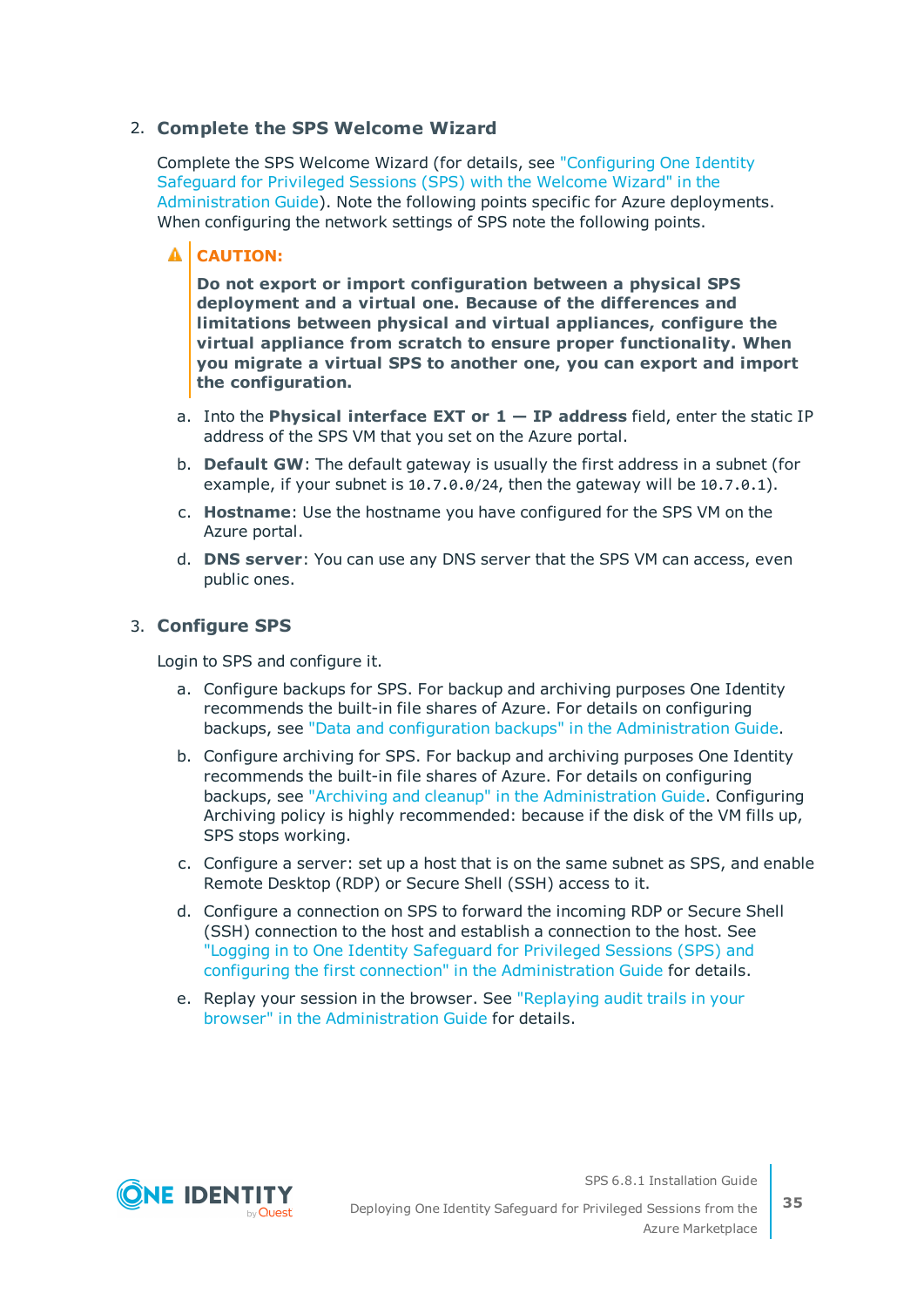In case you have questions about SPS, or need assistance, contact your One Identity representative.

## <span id="page-35-0"></span>**High Availability and redundancy in Microsoft Azure**

In a Microsoft Azure deployment, the high-availability and redundancy of the SPS appliance is provided by the Microsoft Azure infrastructure, according to the Azure [Storage](https://azure.microsoft.com/en-us/support/legal/sla/storage/v1_1/) SLA.

## <span id="page-35-1"></span>**Redundancy**

The data in your Microsoft Azure storage account is always replicated to ensure durability and high availability, meeting the Azure Storage SLA. The exact type of replication depends on your storage account settings, but every disk is stored in 3 copies.

For details, see Locally [redundant](https://docs.microsoft.com/en-us/azure/storage/common/storage-redundancy#locally-redundant-storage) storage in the *Azure Storage replication* document, and Service Healing - [Auto-recovery](https://azure.microsoft.com/en-us/blog/service-healing-auto-recovery-of-virtual-machines/) of Virtual Machines.

## <span id="page-35-2"></span>**High Availability**

If a hardware failure occurs, Azure moves the Virtual Machine to another location and restarts it in 5-15 minutes. In case you require higher SLA, you are recommended to deploy two standalone SPS nodes into an availability set. Note that to deploy two active SPS nodes as an availability set, you must purchase two standalone SPS licenses.

For details, see Locally [redundant](https://docs.microsoft.com/en-us/azure/storage/common/storage-redundancy#locally-redundant-storage) storage in the *Azure Storage replication* document, and Service Healing - [Auto-recovery](https://azure.microsoft.com/en-us/blog/service-healing-auto-recovery-of-virtual-machines/) of Virtual Machines.



Deploying One Identity Safeguard for Privileged Sessions from the Azure Marketplace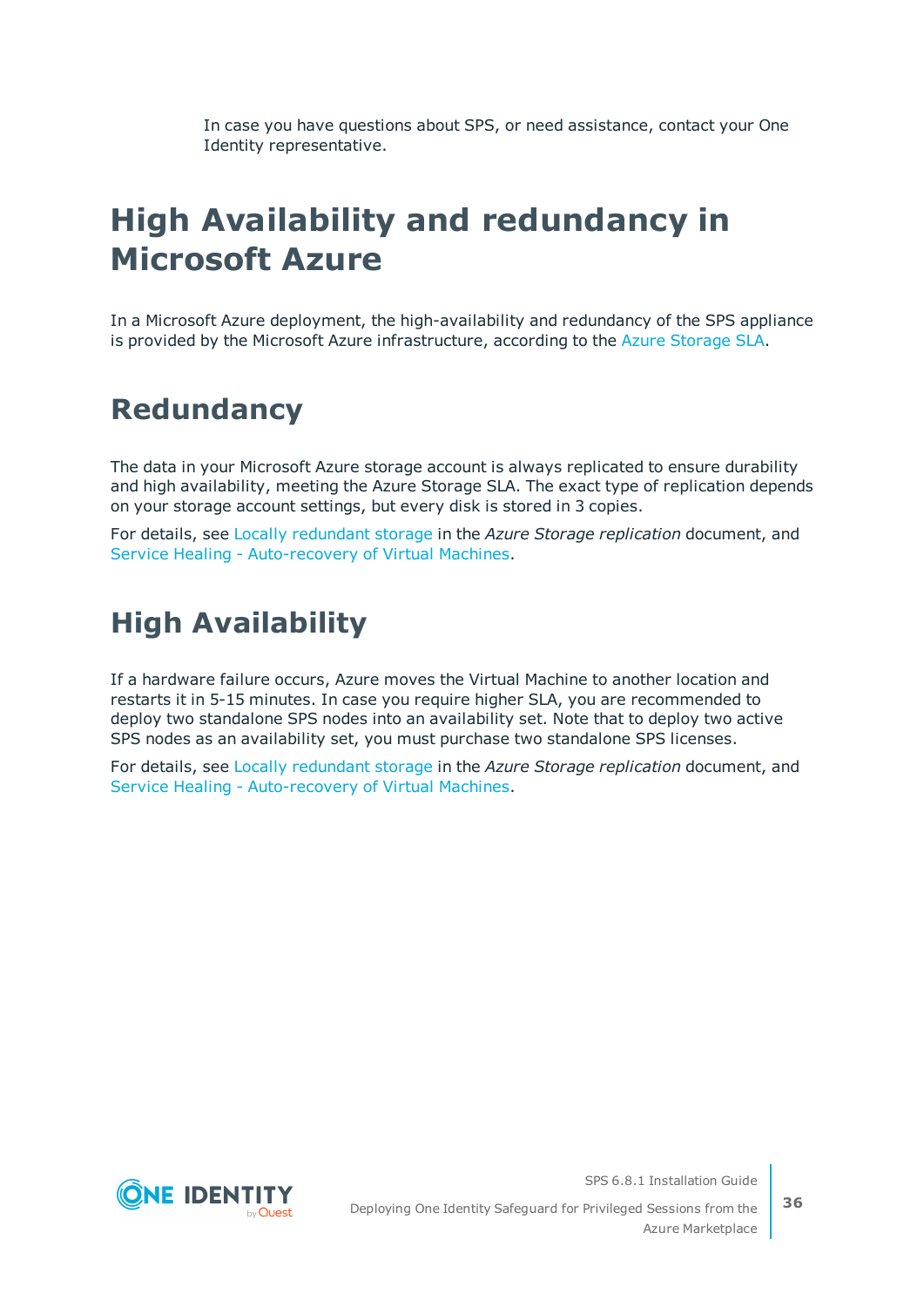# <span id="page-36-0"></span>**Virtual appliance maintenance**

<span id="page-36-1"></span>[Modifying](#page-36-1) the disk size of a SPS virtual appliance

## **Modifying the disk size of a SPS virtual appliance**

SPS can only use fixed disk space assigned to the virtual host. If you must increase the size of the virtual disk, complete the following steps. Online disk resize can grow the filesystem up to 1024x size of the original size.

NOTE: When setting up a virtual environment, carefully consider the configuration aspects such as CPU, memory availability, I/O subsystem, and network infrastructure to ensure the virtual layer has the necessary resources available. Please consult One [Identity's](https://support.oneidentity.com/essentials/support-guide#tab3) Product [Support](https://support.oneidentity.com/essentials/support-guide#tab3) Policies for more information on environment virtualization.

## **Prerequisites:**

You can resize te disk that way only if you originally installed SPS version 5 LTS or later. This method will not work if you upgraded to 5 LTS from an earlier version.

## *To modify the disk size of a SPS virtual appliance*

- 1. **Hazard of data loss** Modifying the disk size is a risky operation. Create a full system backup (configuration and data backup) to avoid data loss. For detailed instructions, see "Data and configuration backups" in the [Administration](https://support.oneidentity.com/technical-documents/safeguard-for-privileged-sessions/6.8.1/administration-guide/basic-settings/data-and-configuration-backups/) Guide.
- 2. Power down the virtual machine.
- 3. Increase the storage size.
- 4. Power on the SPS virtual machine.
- 5. Login to SPS as root locally (or remotely using SSH) to access the Console menu.
- 6. Select **Troubleshooting > Extend core partition**.

Select **Yes** and the core firmware is resized on the next reboot.

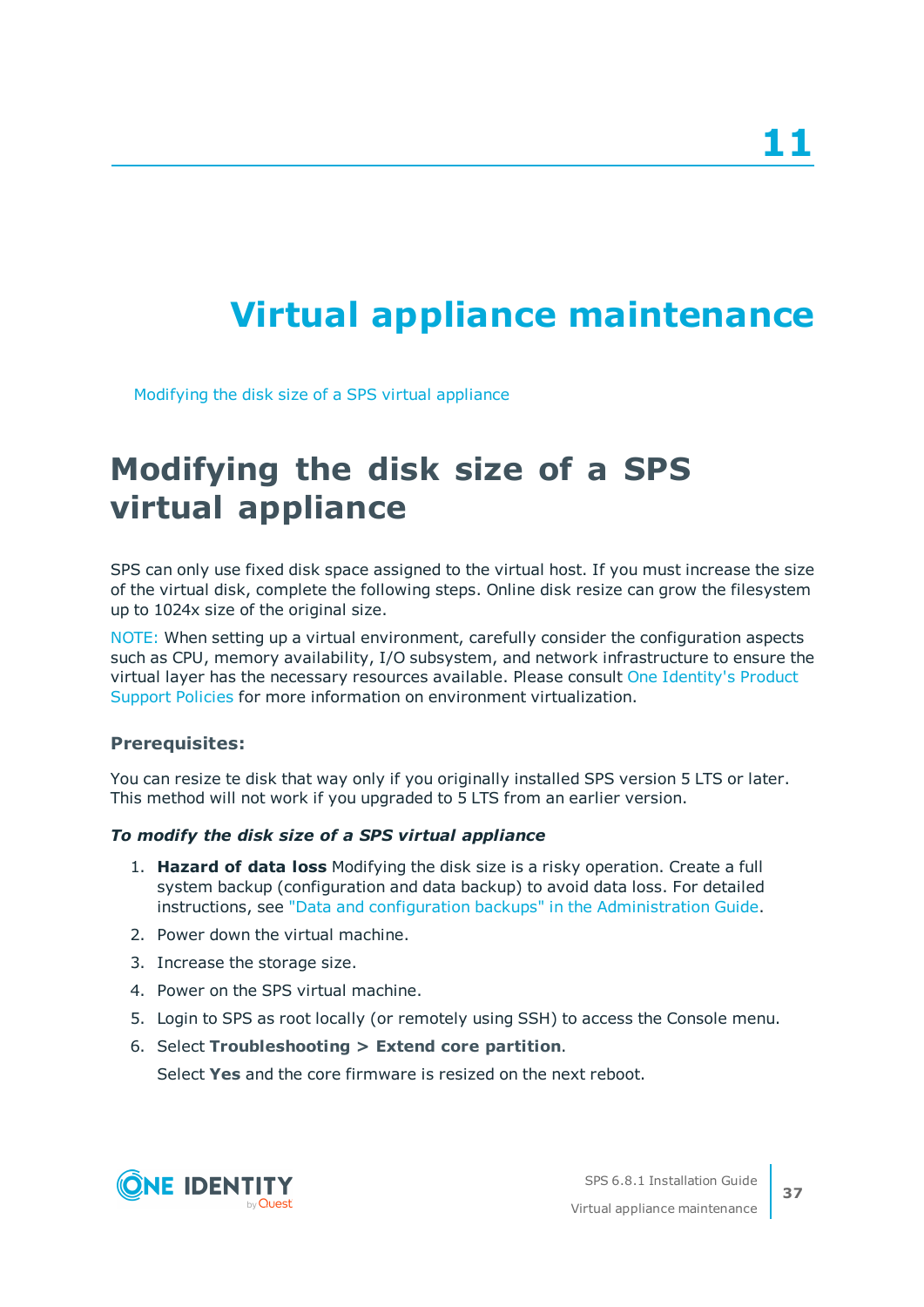NOTE: Depending on the size of your disk, this process can take a long time to complete.